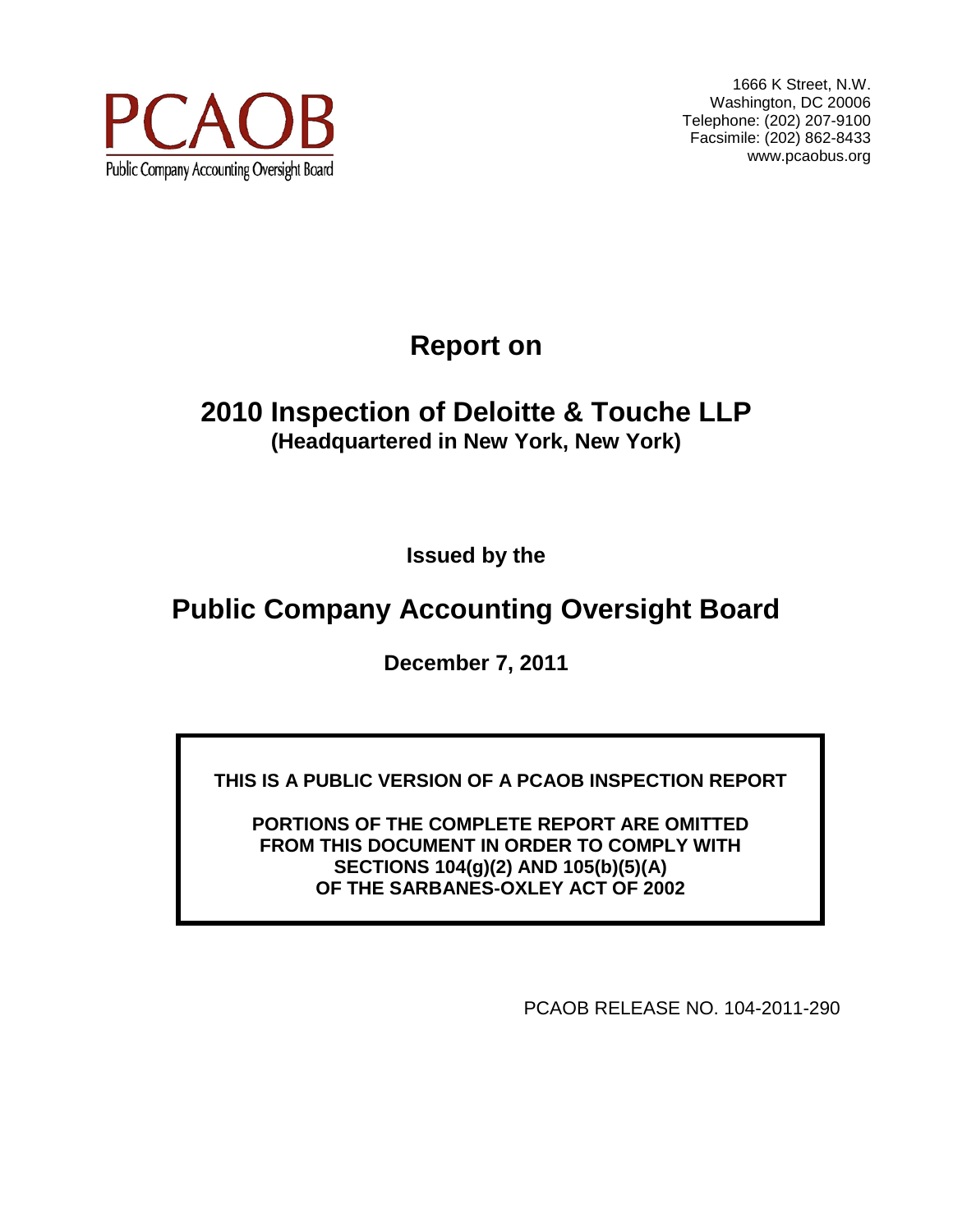

#### **Notes Concerning this Report**

- 1. Portions of this report may describe deficiencies or potential deficiencies in the systems, policies, procedures, practices, or conduct of the firm that is the subject of this report. The inclusion of certain deficiencies and potential deficiencies, however, should not be construed to support any negative inference that any other aspect of the firm's systems, policies, procedures, practices, or conduct is approved or condoned by the Board or judged by the Board to comply with laws, rules, and professional standards.
- 2. Any references in this report to violations or potential violations of law, rules, or professional standards are not a result of an adversarial adjudicative process and do not constitute conclusive findings of fact or of violations for purposes of imposing legal liability. Similarly, any description herein of a firm's cooperation in addressing issues constructively should not be construed, and is not construed by the Board, as an admission, for purposes of potential legal liability, of any violation.
- 3. Board inspections encompass, among other things, whether the firm has failed to identify financial statement misstatements, including failures to comply with Securities and Exchange Commission ("SEC" or "Commission") disclosure requirements, in its audits of financial statements. This report's descriptions of any such auditing failures necessarily involve descriptions of the apparent misstatements or disclosure departures. The Board, however, has no authority to prescribe the form or content of an issuer's financial statements. That authority, and the authority to make binding determinations concerning whether an issuer's financial statements are misstated or fail to comply with Commission disclosure requirements, rests with the Commission. Any description, in this report, of financial statement misstatements or failures to comply with Commission disclosure requirements should not be understood as an indication that the Commission has considered or made any determination regarding these issues unless otherwise expressly stated.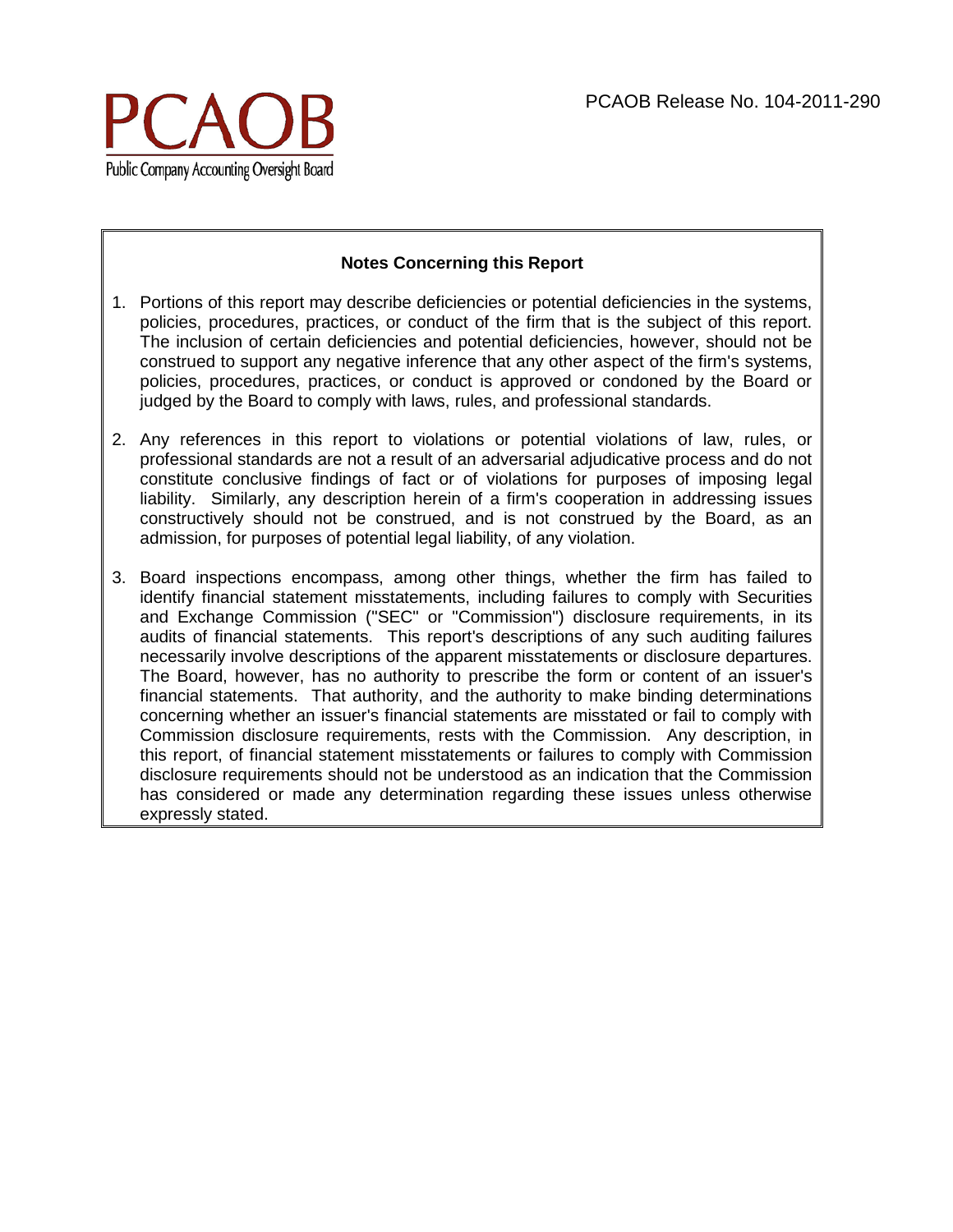

# **2010 INSPECTION OF DELOITTE & TOUCHE LLP**

#### Preface

In 2010, the Public Company Accounting Oversight Board ("PCAOB" or "the Board") conducted an inspection of the registered public accounting firm Deloitte & Touche LLP ("Deloitte" or "the Firm") pursuant to the Sarbanes-Oxley Act of 2002 ("the Act").

The Board is issuing this report in accordance with the requirements of the Act.<sup>[1/](#page-2-0)</sup> The Board is releasing to the public Part I of the report, Appendix C, and portions of Appendix D. Appendix C provides an overview of the inspection process for annually inspected firms.<sup>27</sup> Appendix D includes the Firm's comments, if any, on a draft of the report. $3/2$  $3/2$  A substantial portion of the Board's criticisms of a firm (specifically criticisms of the firm's quality control system) is nonpublic, unless the firm fails to make sufficient progress in addressing those criticisms.

Board inspections are designed to identify and address weaknesses and deficiencies related to how a firm performs audit work. $4/$  To achieve that goal, Board inspections include reviews of certain aspects of selected audit work performed by the firm and reviews of certain aspects of the firm's quality control system. It is not the

<span id="page-2-1"></span> $2^{\prime}$  The Act requires the Board to conduct an annual inspection of each registered public accounting firm that regularly provides audit reports for more than 100 issuers.

<span id="page-2-2"></span> $3<sup>j</sup>$  The Board does not make public any of a firm's comments that address a nonpublic portion of the report. In addition, pursuant to section 104(f) of the Act, 15 U.S.C. § 7214(f), and PCAOB Rule 4007(b), if a firm requests, and the Board grants, confidential treatment for any of the firm's comments on a draft report, the Board does not include those comments in the final report at all. The Board routinely grants confidential treatment, if requested, for any portion of a firm's response that addresses any point in the draft that the Board omits from, or any inaccurate statement in the draft that the Board corrects in, the final report.

<span id="page-2-3"></span> $4/$  This focus on weaknesses and deficiencies necessarily carries through to reports on inspections and, accordingly, Board inspection reports are not intended to serve as balanced report cards or overall rating tools.

<span id="page-2-0"></span> $1/$  In its Statement Concerning the Issuance of Inspection Reports, PCAOB Release No. 104-2004-001 (August 26, 2004), the Board described its approach to making inspection-related information publicly available consistent with legal restrictions.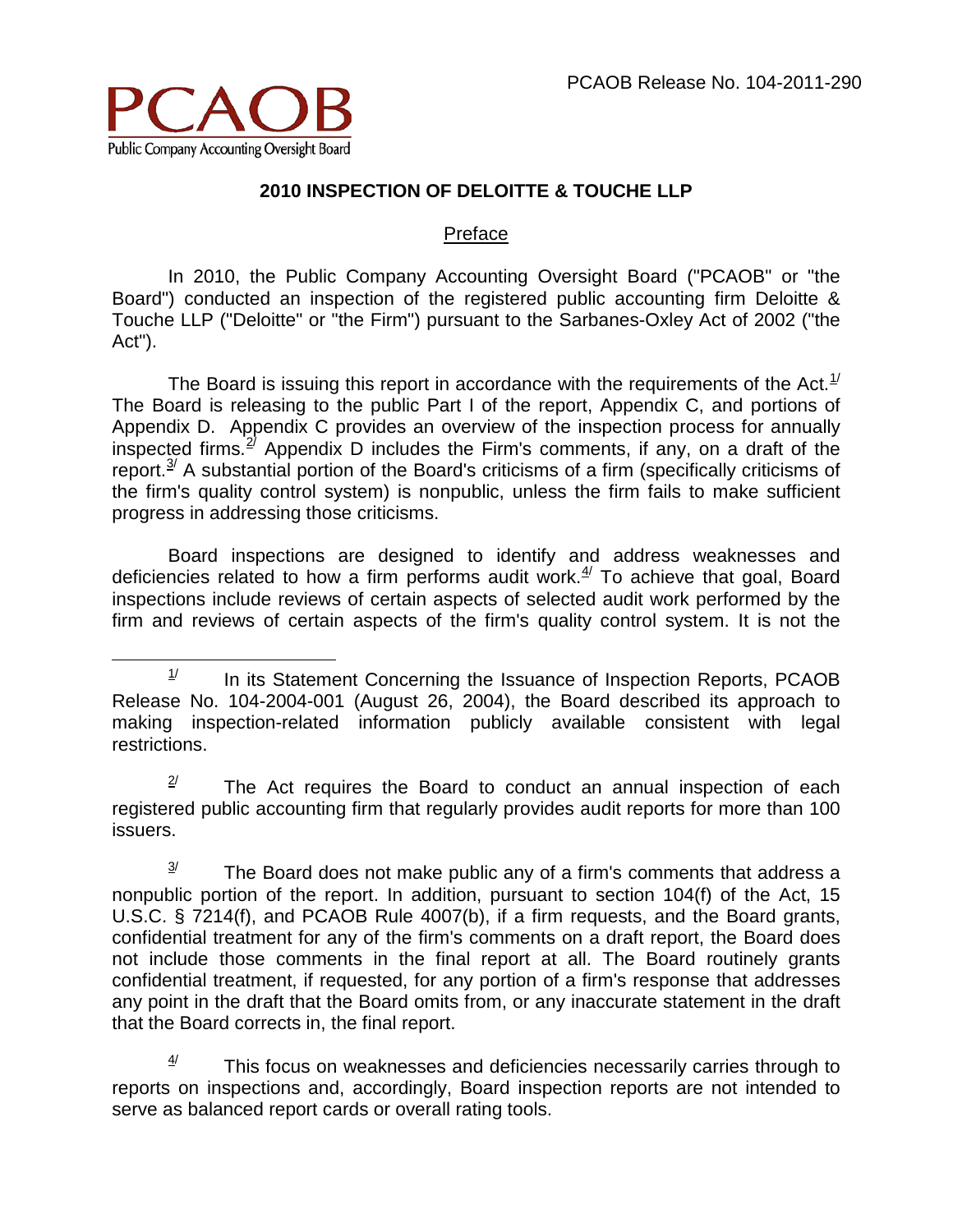

purpose of an inspection, however, to review all of a firm's audit work or to identify every respect in which reviewed audit work is deficient. Accordingly, a Board inspection report should not be understood to provide any assurance that the firm's audit work, or the relevant issuers' financial statements or reporting on internal control, are free of any deficiencies not specifically described in an inspection report.

If the Board inspection team identifies deficiencies that exceed a certain significance threshold in the audit work it reviews, those deficiencies are summarized in the public portion of the Board's inspection report.<sup>[5/](#page-3-0)</sup> The Board cautions, however, against extrapolating from the results presented in the public portion of the report to broader conclusions about the frequency of deficiencies throughout the Firm's practice. Audit work is selected for inspection largely on the basis of an analysis of factors that, in the inspection team's view, heighten the possibility that auditing deficiencies are present, rather than through a process intended to identify a representative sample.

<span id="page-3-0"></span> $5/$  Inclusion of a deficiency in an inspection report does not mean that the deficiency remained unaddressed after the inspection team brought it to the firm's attention. When audit deficiencies are identified after the date of the audit report, PCAOB standards require a firm to take appropriate actions to assess the importance of the deficiencies to the firm's present ability to support its previously expressed opinions. Depending upon the circumstances, compliance with these standards may require the firm to perform additional audit procedures, or to inform a client of the need for changes to its financial statements or reporting on internal control, or to take steps to prevent reliance on previously expressed audit opinions. The inspection team may review, either in the same inspection or in subsequent inspections, the adequacy of the firm's compliance with these requirements. Failure by a firm to take appropriate actions, or a firm's misrepresentations, in responding to an inspection report, about whether it has taken such actions, could be a basis for Board disciplinary sanctions.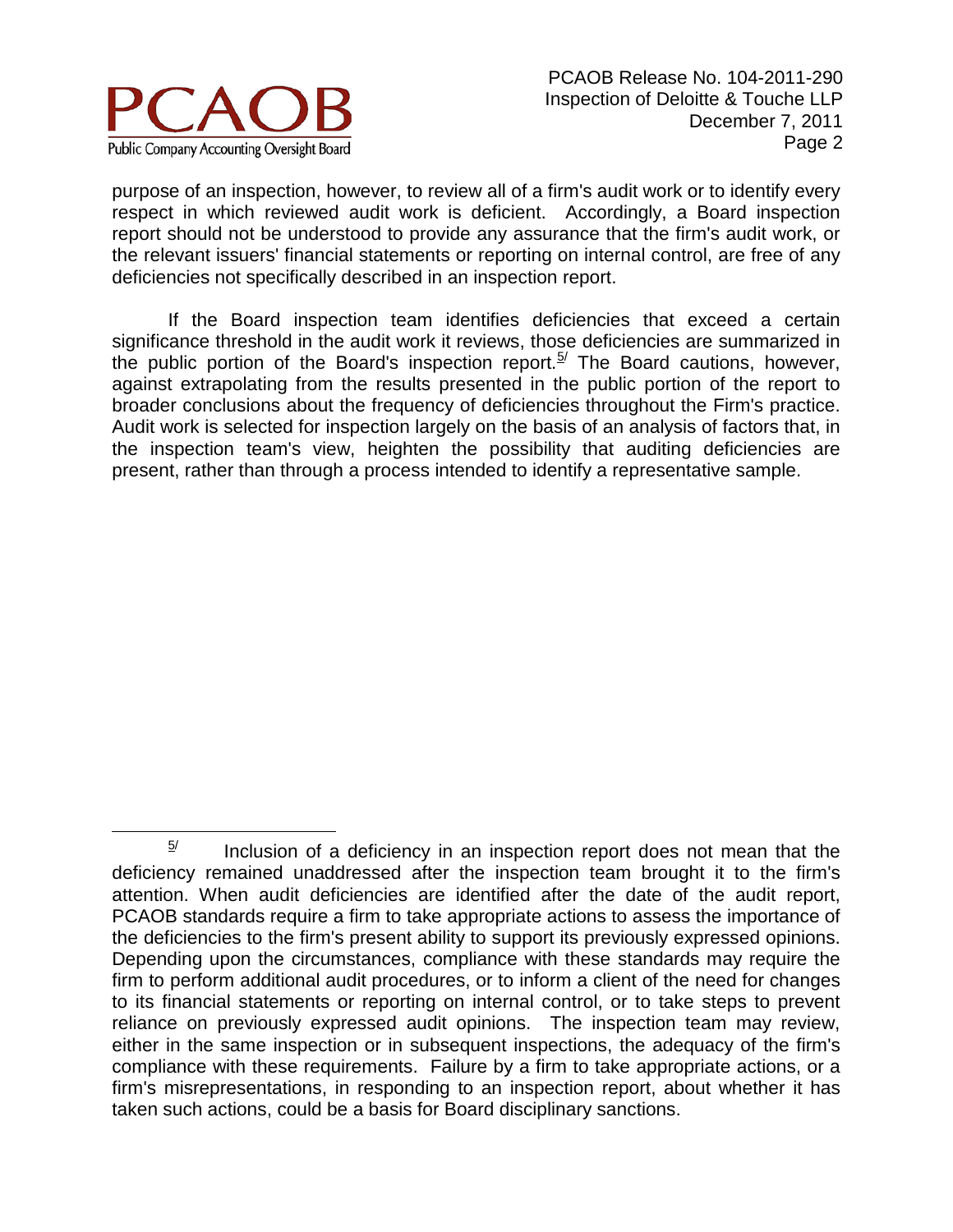

# **PART I**

# **INSPECTION PROCEDURES AND CERTAIN OBSERVATIONS**

Members of the Board's staff ("the inspection team") conducted primary procedures for the inspection from October 2009 through March 2011. The inspection team performed field work at the Firm's National Office and at 36 of its approximately 66 U.S. assurance practice offices.

A. Review of Audit Engagements

The 2010 inspection of the Firm included reviews of aspects of 57 audits performed by the Firm and reviews of the Firm's audit work on one issuer audit engagement in which the Firm played a role but was not the principal auditor. The inspection team selected the audits and aspects to review, and the Firm was not allowed an opportunity to limit or influence the selections.

The inspection team identified matters that it considered to be deficiencies in the performance of the audit work it reviewed. Those deficiencies included failures by the Firm to identify, or to address appropriately, financial statement misstatements, including failures to comply with disclosure requirements,  $\frac{6}{1}$  as well as failures by the Firm to perform, or to perform sufficiently, certain necessary audit procedures. In one instance, follow-up between the Firm and the issuer led to a change in the issuer's accounting. In some cases, the conclusion that the Firm failed to perform a procedure was based on the absence of documentation and the absence of persuasive other evidence, even if the Firm claimed to have performed the procedure.<sup> $\mathbb{Z}^{\prime}$ </sup>

The inspection team considered certain of the deficiencies that it observed to be audit failures. Specifically, certain of the identified deficiencies were of such

<span id="page-4-0"></span> $\frac{6}{1}$  When it comes to the Board's attention that an issuer's financial statements appear not to present fairly, in a material respect, the financial position, results of operations, or cash flows of the issuer in conformity with applicable accounting principles, the Board's practice is to report that information to the SEC, which has jurisdiction to determine proper accounting in issuers' financial statements.

<span id="page-4-1"></span><sup>7/</sup> PCAOB Auditing Standard No. 3, *Audit Documentation* provides that, in various circumstances including PCAOB inspections, a firm that has not adequately documented that it performed a procedure, obtained evidence, or reached an appropriate conclusion must demonstrate with persuasive other evidence that it did so, and that oral assertions and explanations alone do not constitute persuasive other evidence.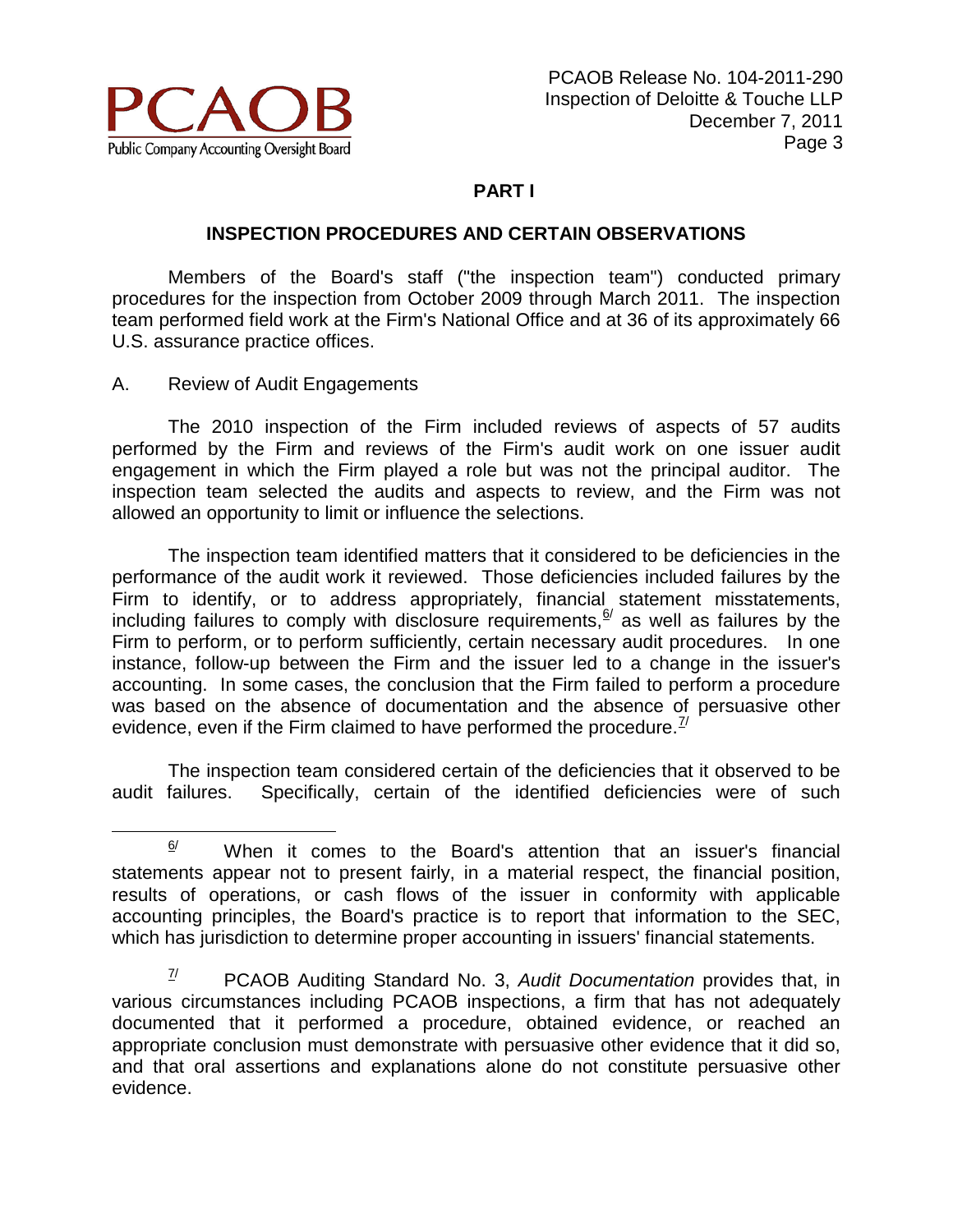

significance that it appeared that the Firm, at the time it issued its audit report, had failed to obtain sufficient appropriate audit evidence to support its audit opinion on the financial statements and/or on the effectiveness of internal control over financial reporting ("ICFR"). In addition, one of the identified deficiencies, which occurred in an audit in which the Firm played a role but was not the principal auditor, was of such significance that it appeared to the inspection team that the Firm had not obtained sufficient appropriate audit evidence to fulfill the objectives of its role in the audit. The audit deficiencies that reached these levels of significance are described below.<sup>[8](#page-5-0)/</sup>

1. Issuer A

In this audit, the Firm failed in the following respects to obtain sufficient appropriate audit evidence to support its audit opinions on the financial statements and the effectiveness of internal control over financial reporting ("ICFR"). Specifically –

- The Firm failed to perform sufficient procedures to test the design and operating effectiveness of two important review controls on which it relied in evaluating internal controls over a number of significant accounts, including revenue, accounts receivable, inventory, and certain accruals. Specifically, the Firm failed to gain an understanding of how the information used in the review controls was generated, to assess the design of the review and approval process, and to gain an understanding of the output from the process. Further, the Firm's tests of the operating effectiveness of the review controls were limited to reading notes of meetings to verify that the appropriate individuals attended the meetings and that certain account balances were discussed.
- The Firm failed to perform sufficient substantive procedures to test a number of significant accounts, including revenue, accounts receivable, inventory, and certain accruals as, in designing its substantive procedures, it relied on internal controls that it had not tested adequately, as discussed above. In addition, the Firm failed to test the completeness and accuracy of the computer-generated information that it used in its revenue testing.
- The Firm failed to perform sufficient procedures to test the existence of the issuer's inventory. The Firm performed physical inventory observations at approximately one-half of one percent of the issuer's locations during the first

<span id="page-5-0"></span> $\frac{8}{1}$  The discussion in this report of any deficiency observed in a particular audit reflects information reported to the Board by the inspection team and does not reflect any determination by the Board as to whether the Firm has engaged in any conduct for which it could be sanctioned through the Board's disciplinary process.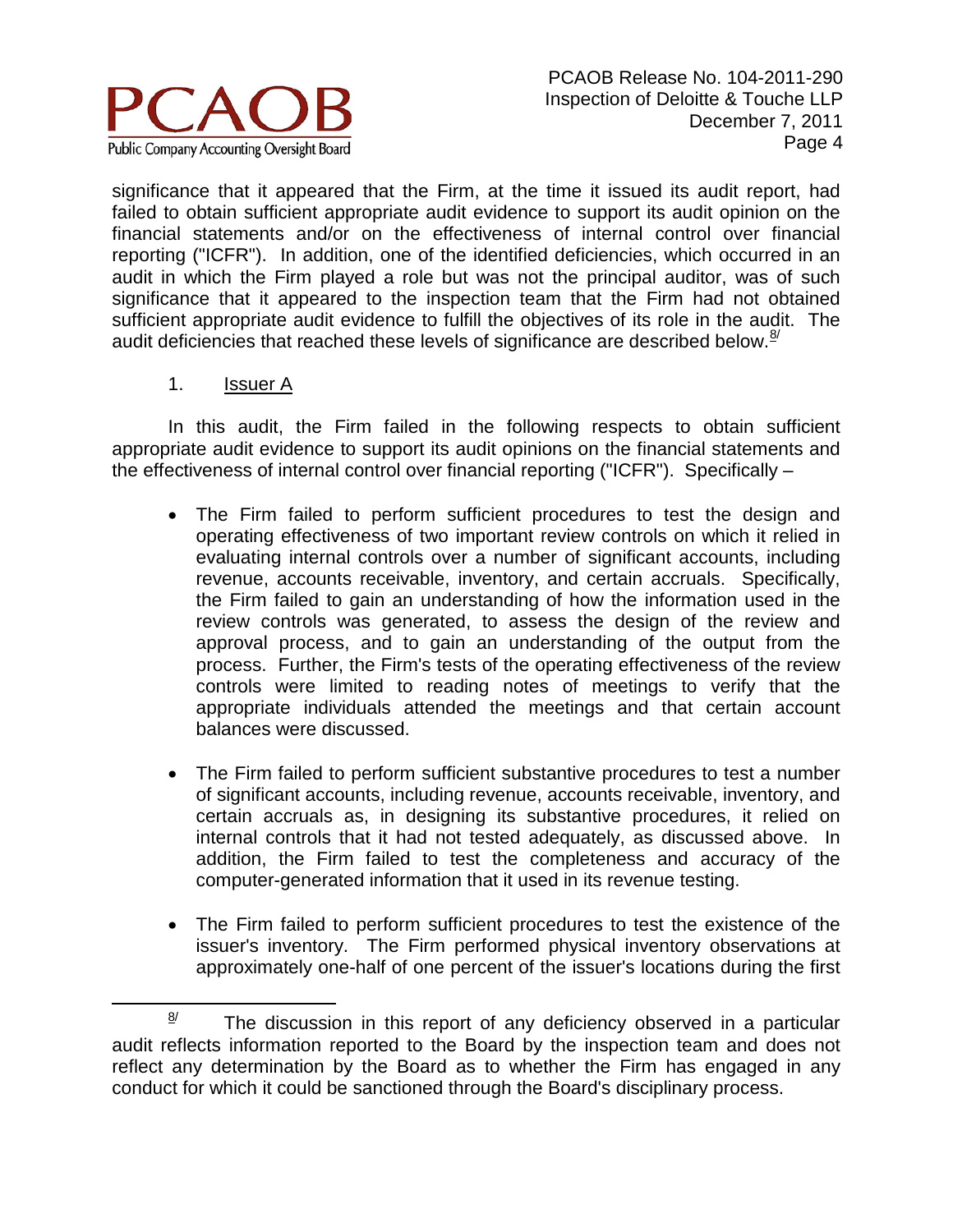

half of the year, and used a substantive analytical procedure to test the yearend inventory balance. To develop its expectation of the year-end inventory balance, the Firm used the inventory balances from the small number of locations at which it had performed inventory observations during the first half of the year to predict the inventory balances for all the locations at the end of the year. The Firm, however, did not obtain evidence that the inventory balances at the issuer's retail locations were similar. In fact, there was considerable variation, approximately 15 percent, in the inventory balances at the three retail stores where physical inventories were observed. In addition, the Firm did not have evidence that the inventory balances in the first half of the year could be expected to be predictive of the balances at year end.

## 2. Issuer B

After the date of the issuer's balance sheet, but before the release of the Firm's audit opinion, the issuer reported that it anticipated that comparable store sales for the first quarter of the year would be significantly lower than those for the first quarter of the year under audit. The Firm had performed sensitivity analyses as part of its assessment of the issuer's evaluation of its compliance with its debt covenants, the issuer's ability to continue as a going concern, and the possibility of the impairment of the issuer's longlived assets. The Firm failed to consider the implications of the anticipated decline in sales to its sensitivity analyses and its conclusions with respect to compliance with debt covenants, the issuer's ability to continue as a going concern, and impairment of longlived assets.

## 3. Issuer C

- The Firm failed to perform sufficient procedures to test the appropriateness of the issuer's recognition of revenue.
	- o Most of the issuer's sales to its dealers were financed by lending institutions that had repurchase agreements with the issuer in the event of the dealer's default. The Firm failed to evaluate whether the ultimate collectability of these sales to dealers was reasonably assured.
	- o The Firm failed to consider whether a portion of the sales proceeds representing the fair value of the repurchase agreements should have been allocated to deferred revenue.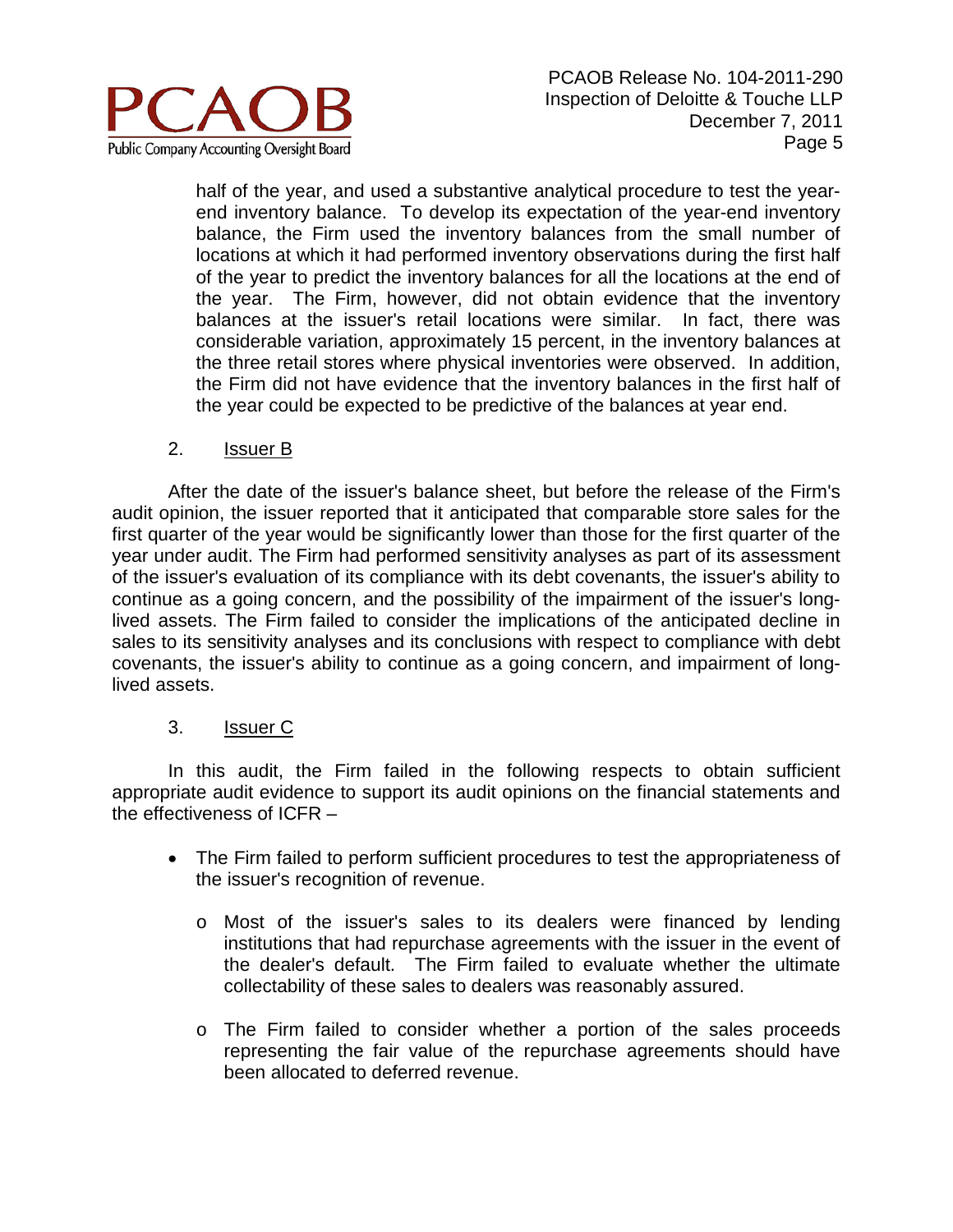

- o The Firm failed to adequately evaluate the issuer's conclusion that sales to the issuer's largest dealer meet the criteria for revenue recognition. Specifically, the Firm failed to include in its evaluation certain key facts, such as an exclusivity agreement between the dealer and the issuer that required the dealer to purchase a significant portion of its overall product requirements from the issuer; loans made by the issuer to the owner of the dealer during the year with a requirement that the proceeds be contributed as additional capital to the dealer, with half of the proceeds being used to purchase product from the issuer; and guarantees that the issuer provided to the dealer's lenders.
- The Firm failed to adequately evaluate the reserve for losses from repurchase agreements because the Firm failed to evaluate whether the recent deterioration in the economic environment should have affected the issuer's reserve methodology, which was based only on historical results.
- The Firm failed to adequately evaluate whether the issuer should have consolidated the financial statements of its largest dealer, as it failed to consider certain of the issuer's potential variable interests in the dealer.
- The Firm failed to identify and test any controls over the issuer's evaluation of, and accounting treatment for, potential variable interests.
- 4. Issuer D

- The Firm failed to perform sufficient procedures to test the issuer's evaluation of goodwill for impairment. Specifically –
	- o The Firm failed to sufficiently evaluate the assumptions the issuer used in its revenue and expense projections, as the Firm limited its procedures to comparing current-year interim data to unaudited financial statements and verifying the mathematical accuracy of the projections. In addition, there was no evidence in the audit documentation, and no persuasive other evidence, that the Firm had evaluated the reasonableness of the risk premium that the issuer used to calculate the weighted average cost of capital, which was a significant assumption in the issuer's goodwill impairment analysis.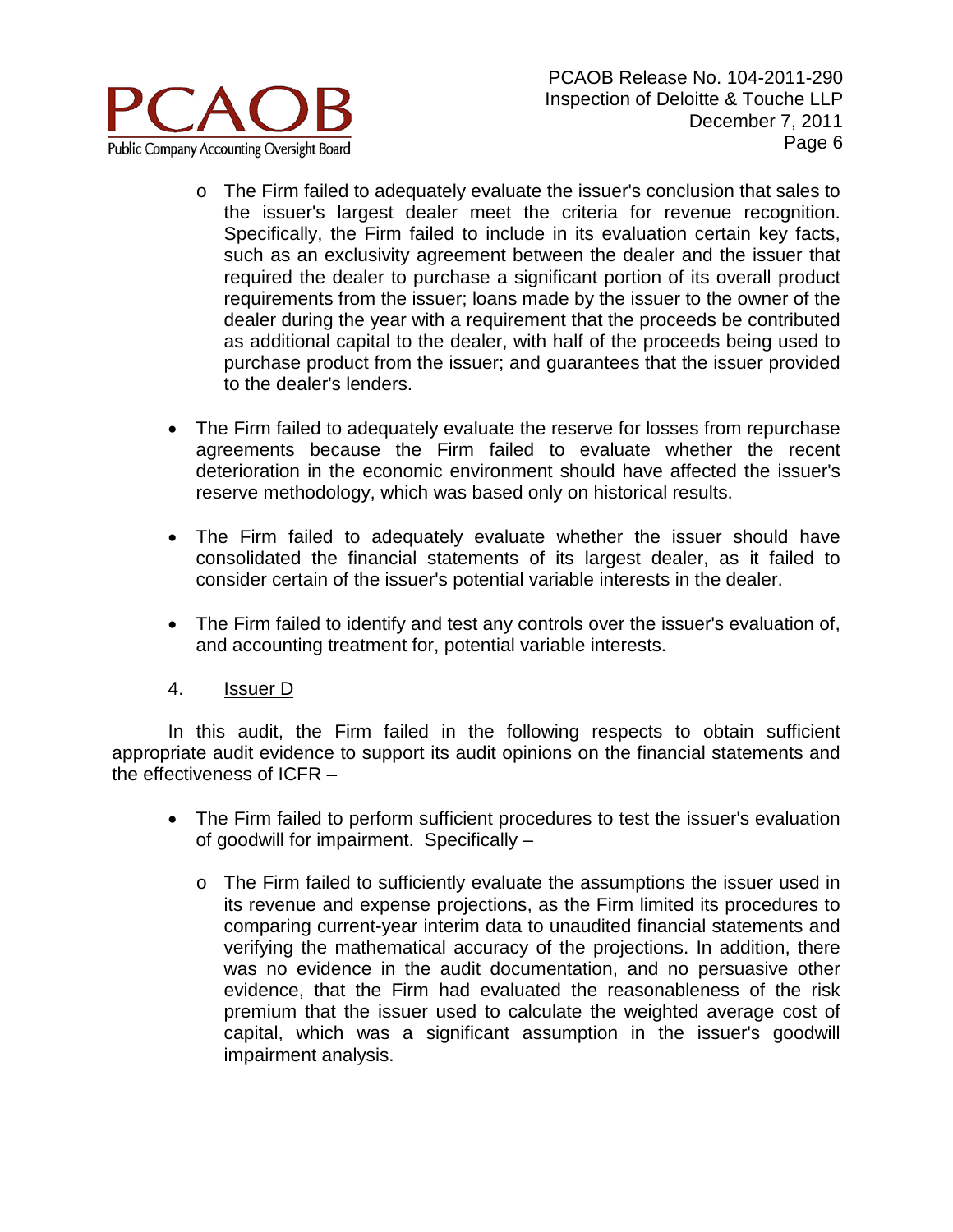

- o The Firm failed to sufficiently test the issuer's model for developing the fair value estimate for the loan portfolio, which the issuer used in its goodwill impairment analysis, as the Firm:
	- o Failed to perform any procedures beyond inquiry to gain an understanding of the model;
	- o Failed to test the significant assumptions and data inputs used in estimating the fair value of the loan portfolio; and
	- o Failed to take into account in its evaluation an analysis that the issuer had obtained from an outside party that indicated a significantly lower fair value for a substantial portion of the loan portfolio.
- The Firm failed to perform sufficient procedures to test the issuer's evaluation of possible other-than-temporary impairment ("OTTI") of its securities. Specifically, the Firm failed to test whether the issuer had subjected to an evaluation of OTTI all securities that should have been subjected to such an evaluation and failed to test the assumptions and calculations used in this evaluation.
- The Firm failed to obtain an understanding of the specific methods and assumptions underlying the fair value measurements obtained from pricing services and used in the Firm's testing of the fair value of the issuer's financial instruments without readily determinable fair values ("hard-to-value financial instruments").
- The Firm failed to sufficiently test the issuer's fair value disclosures. Specifically, the Firm failed to identify and test any controls over the issuer's process for identifying the level of the issuer's securities within the fair value hierarchy set forth in Financial Accounting Standards Board ("FASB") Accounting Standards Codification ("ASC") Topic 820, *Fair Value Measurements and Disclosures* and to perform substantive procedures to test the issuer's classification of securities within that hierarchy.
- The Firm failed to perform sufficient substantive procedures to test the issuer's allowance for loan losses, as it designed its procedures based on a level of reliance on internal control that was excessive due to the deficiencies discussed below.
- The Firm failed to adequately test the issuer's controls over the estimation of the allowance for loan losses, as it failed to adequately test the monitoring process performed by the issuer's internal loan review function, an important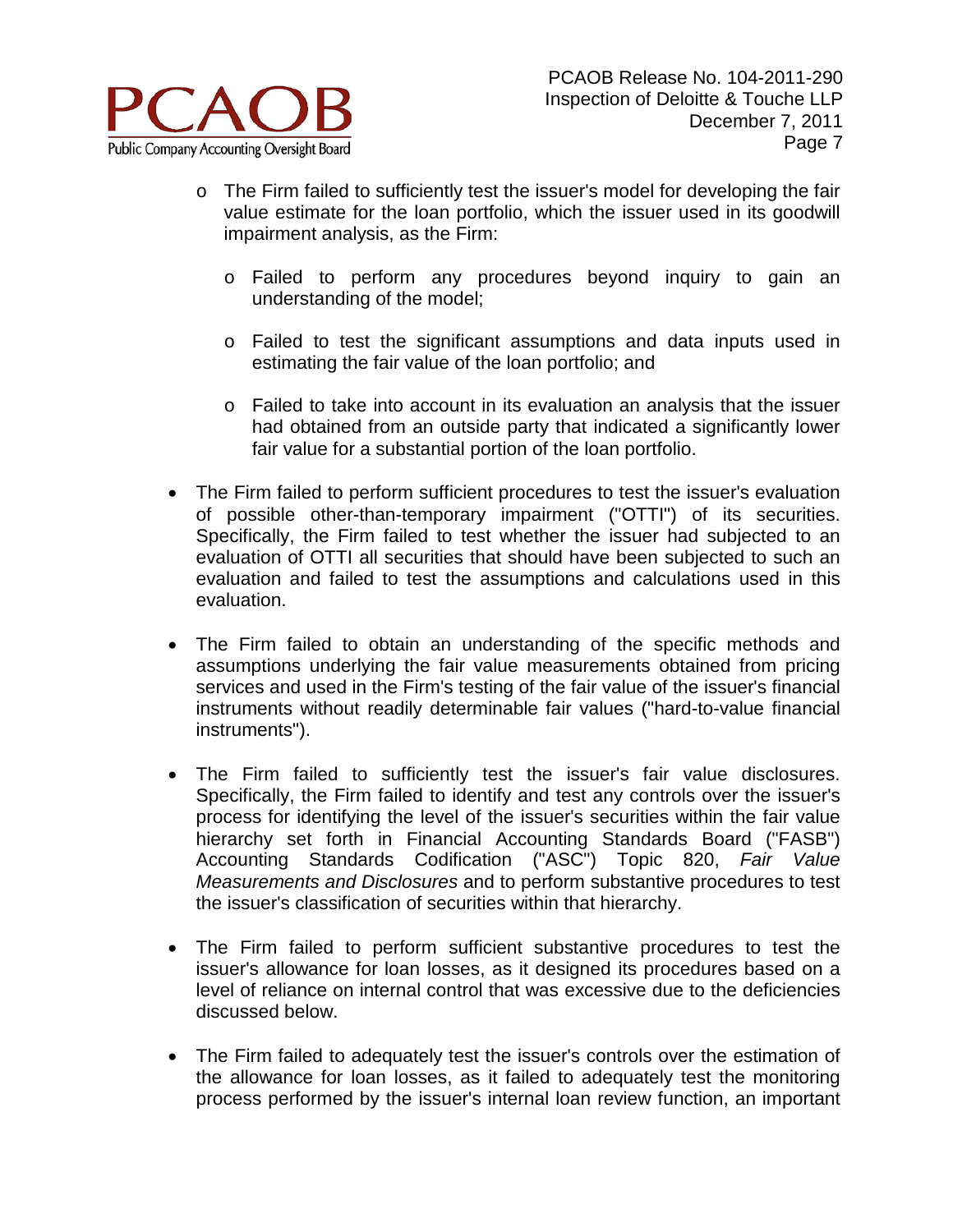

control over the accuracy of the loan risk ratings and the timely identification of problem loans. Specifically, the Firm did not test the determination and recording of loan risk ratings resulting from the issuer's internal loan review function and did not evaluate the internal loan reviewers' qualifications, objectivity, methodology, level of coverage, and findings.

## 5. Issuer E

In this audit, the Firm failed in the following respects to obtain sufficient appropriate audit evidence to support its audit opinion on the financial statements –

• The issuer held land that had been subject to a purchase agreement whose closing date had been extended several times in recent years. During the year, the issuer obtained an appraisal of the land, which indicated a fair value of the land that was between 20 percent and 49 percent below the issuer's recorded value, or an approximate difference of between five and twelve times the Firm's established materiality level. The appraisal stated that a development project like the one contemplated by the anticipated buyer of the property probably would not be viable for several years. In estimating the fair value to report, the issuer gave a 50 percent weighting to an amount that was close to the highest value indicated in this appraisal, a 25 percent weighting to the price specified in the purchase agreement, and a 25 percent weighting to a price that it asserted was the lowest it would accept for the land. Both of these latter prices were significantly above the value indicated in the appraisal.

The Firm's evaluation of the issuer's impairment analysis of this land held for sale did not sufficiently take into account the evidence (in the form of the appraisal) that indicated a lower fair value of the land than the issuer had recorded. The Firm accepted the issuer's decision to give significant weight to the two other scenarios described above, which (a) significantly increased the reported value of the land over that indicated by the recent appraisal, (b) in the case of one scenario, was based on management's representations (rather than market information), and (c) in the case of the other scenario, was based on the purchase agreement, which had been pending for several years and was based on a contemplated development project that the issuer's own specialist had stated may not be viable for several years.

• The Firm failed to perform sufficient procedures to evaluate the reasonableness of the revenue growth assumptions that the issuer used in its analyses of the potential impairment of goodwill and indefinite-lived intangible assets. Specifically, there was no evidence in the audit documentation, and no persuasive other evidence, that the Firm had considered the adverse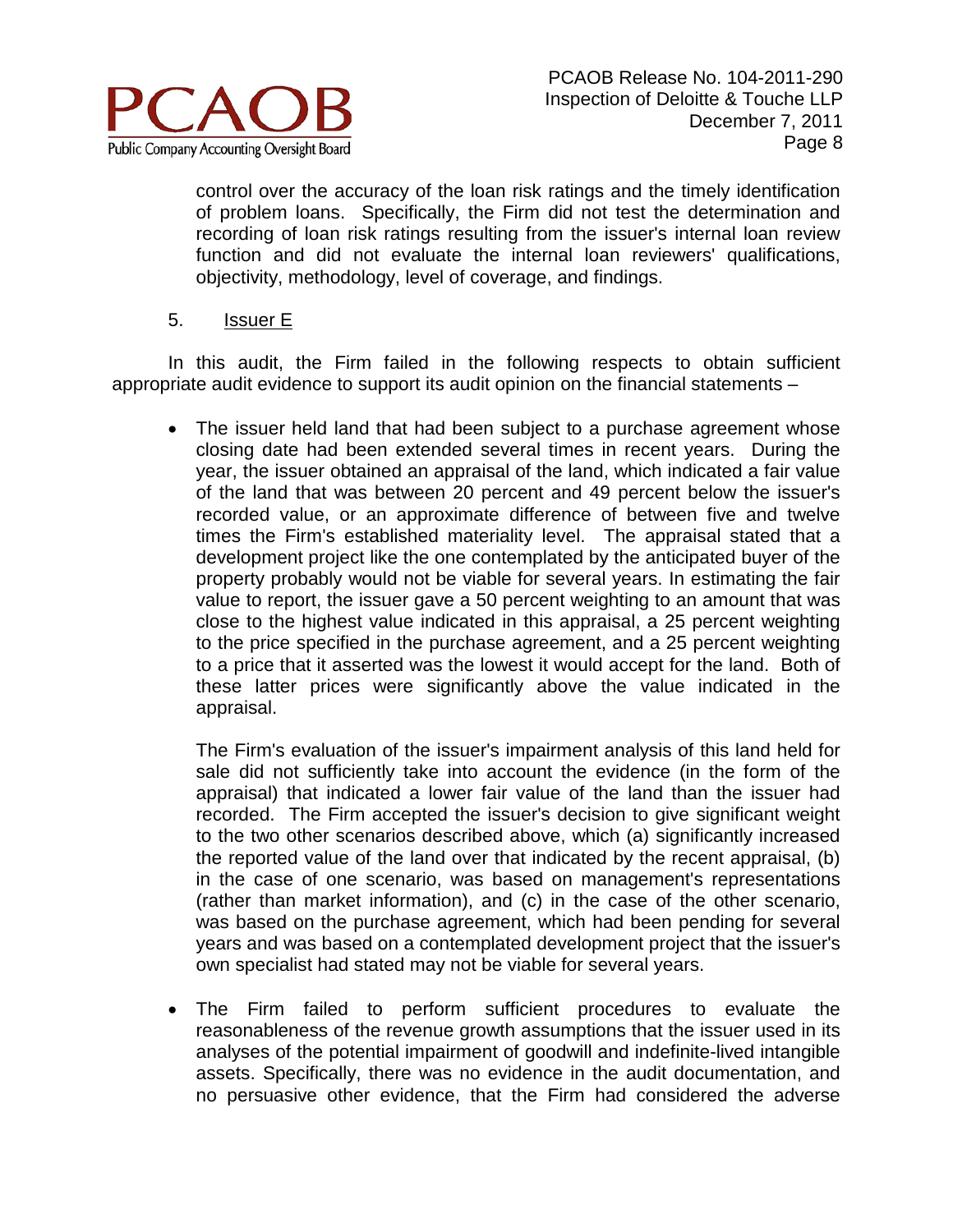

implications of industry forecasts that indicated annual declines in a key component of revenue, as opposed to the growth that the issuer projected.

6. Issuer F

- As part of its impairment analysis for goodwill, the issuer obtained from its external valuation specialist two estimates of the fair value of one of its reporting units; one estimate was based on a market approach, which was weighted 60 percent, and the other on an income approach, which was the higher amount and was weighted 40 percent. The Firm did not determine the reasons for the significant difference between the two estimates in order to evaluate whether one of the individual approaches or the weighted average was the best indicator of fair value. Further, the Firm failed to sufficiently evaluate the reasonableness of the revenue growth assumptions that were used in the income approach and that were significantly higher than the issuer's historical revenue growth rates. Specifically, the Firm's evaluation was limited to inquiry of management, review of certain long-term industry outlook reports that did not address the short-term growth rates used in the analyses, review of a few recent requests for proposals and long-term supply contracts that covered an insignificant portion of the projected revenue, and a comparison of the assumptions to those management used for other purposes.
- In its analysis of the possible impairment of long-lived assets for another reporting unit, the issuer developed a cash flow analysis using revenue growth rates that were significantly higher than its historical growth rates. The cash flow analysis was sensitive to small changes in the revenue growth assumptions. The Firm failed to perform sufficient procedures to evaluate the issuer's analysis, as the Firm's evaluation of the revenue growth assumptions was limited to comparing the revenue growth rates used in the analysis to those used by management for other purposes and calculating that the reporting unit's revenue backlog represented approximately ten percent of the next year's projected revenues. In addition, as part of its analysis, the issuer included a scenario that assumed it would sell the reporting unit. Under this scenario, the issuer allocated a portion of a nonbinding offer it had received for multiple reporting units to the reporting unit, but the Firm failed to evaluate the reasonableness of the issuer's allocation method.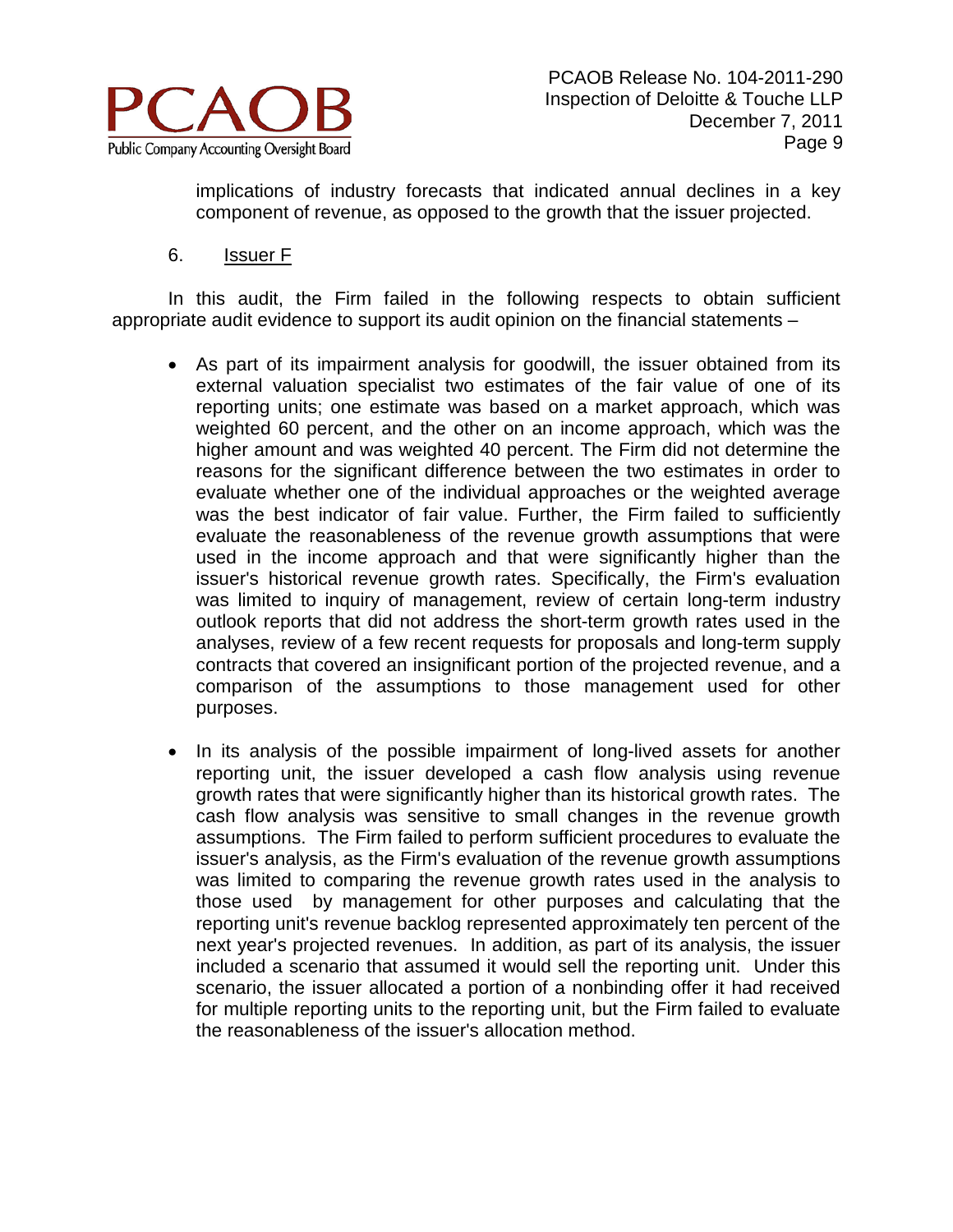

# 7. Issuer G

In this audit, the Firm failed to perform sufficient procedures to test the assumptions underlying the valuation of certain of the issuer's inventory. The Firm selected a sample of items for testing from the issuer's population of inventory items for which an impairment charge had been recorded during the year. For all inventory items for which the issuer had not recorded an impairment charge during the year (which represented more than 90 percent of the carrying value of the inventory), however, the Firm selected only two items for testing.

## 8. Issuer H

- The Firm failed to perform sufficient procedures to test an actuarially determined liability. Specifically, the Firm –
	- o Failed to test the completeness and accuracy of the data used in the actuarial estimate;
	- o Failed to obtain an understanding of the nature and weighting of two external data sets that the actuary used in the development of the estimate; and
	- o Failed to sufficiently test controls over the data maintained by external administrators that were used in the determination of the liability. Specifically, the Firm failed to test controls at the issuer over the completeness and accuracy of the data maintained by one external administrator that would meet the user control objectives identified in the administrator's service auditor's report, and failed to obtain and review a service auditor's report regarding the effectiveness of another administrator's internal control or otherwise test the relevant controls.
- The Firm failed to perform sufficient procedures to test the valuation of the issuer's inventory. Specifically, the Firm –
	- o Failed to sufficiently test a key component of the calculations that the issuer used to identify potential inventory impairment, as the Firm's substantive procedures were limited to comparing the key component information to other information that also was generated internally by the issuer, and this information was not tested substantively;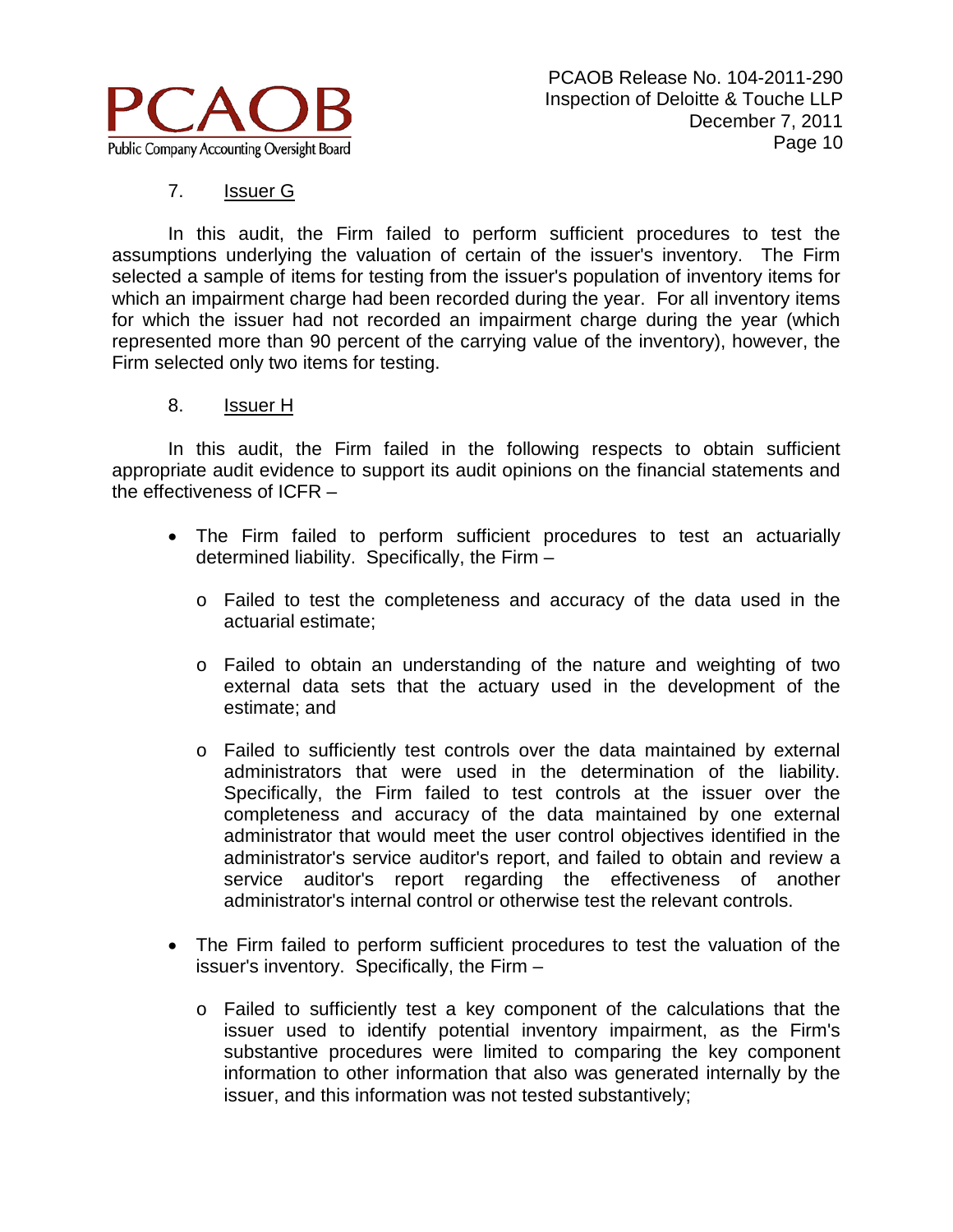

- o Failed to sufficiently evaluate the reasonableness of the issuer's assertion that certain inventory was not impaired, as the Firm selected a sample for testing but failed to test the issuer's significant assumptions for a number of items within the sample; and
- o Designed its substantive procedures based on a level of reliance on internal control that was excessive due to the deficiencies discussed below.
- The Firm excluded the inventory impairment computer application from its information technology general controls ("ITGCs") testing, and there was no evidence in the audit documentation, and no persuasive other evidence, that the Firm had tested controls over the completeness and accuracy of the data derived from this application that the issuer used in controls related to the evaluation of inventory for impairment.
- 9. Issuer I

In this audit, the Firm failed in the following respects to obtain sufficient appropriate audit evidence to support its audit opinion on the financial statements –

- The Firm failed to perform sufficient procedures to evaluate the reasonableness of certain significant assumptions that the issuer used in its analyses of the potential impairment of certain of its goodwill and indefinitelived intangible assets. Specifically, for certain reporting units, the Firm failed to evaluate the issuer's projected net sales growth, divisional operating profit, and capital expenditures and, for another reporting unit, the Firm's procedures to test these projections were limited to inquiries of management and reviewing management-prepared memoranda.
- The Firm failed to perform sufficient substantive procedures to test the valuation of the issuer's pension plan assets. The Firm designed its procedures based on a level of reliance on internal control that was excessive, due to its failure to identify and test any controls related to the pricing of investments at the individual asset level.
- 10. Issuer J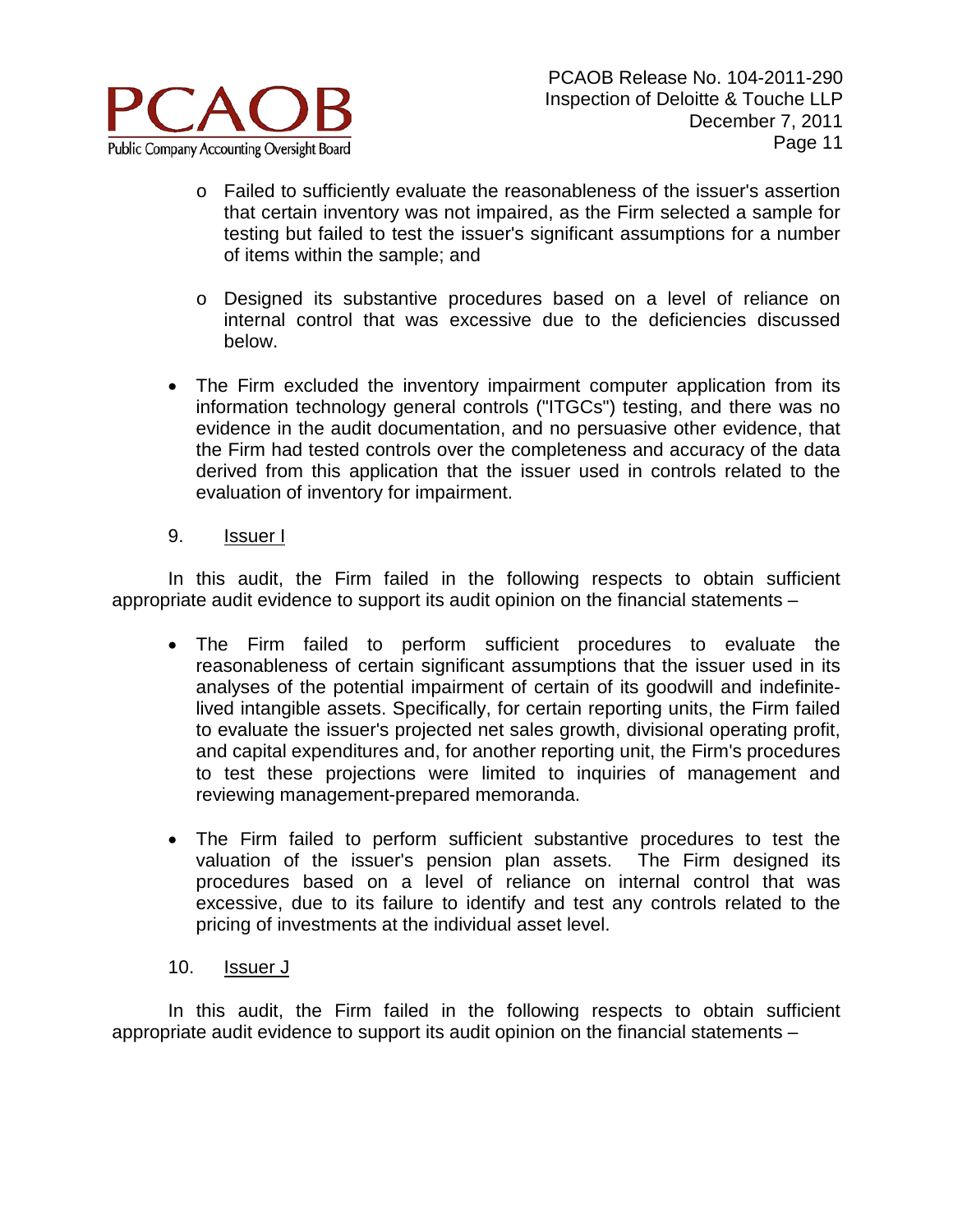

- The Firm failed to perform procedures, beyond inquiry at an interim date, to evaluate the reasonableness of certain of the key assumptions that the issuer used to identify and measure impairments of certain of its long-lived assets.
- The Firm failed to evaluate certain of the key assumptions and inputs that the issuer used in the calculation of a significant long-term liability.

# 11. Issuer K

- The Firm failed to perform sufficient procedures to test the completeness, existence, and valuation of inventory.
	- o The Firm failed to perform sufficient substantive procedures related to inventory additions and inventory cutoff. The Firm designed its procedures based on a level of reliance on internal control that was excessive, because the Firm:
		- Failed to sufficiently test the operating effectiveness of an important manual control related to inventory costs, as it limited its procedures to a sample of one item;
		- Failed to test the design and operating effectiveness of an important control related to the capitalization of inventory costs; and
		- Failed to adequately test an important control related to the valuation of inventory, as it failed to test the data used in the calculation of a key component of the inventory-costing calculation.
	- o The analytical procedure that the Firm used to test inventory valuation of real estate projects was not sufficiently precise to provide the necessary level of assurance, as it was performed collectively for two large groups of projects, rather than at a more disaggregated level such as, for example, at the level of the individual project, of which there were approximately 100.
	- o The Firm failed to adequately test a significant adjustment to the issuer's inventory and cost of sales in that it tested only certain elements of the adjustment and limited its procedures on those elements to inquiry.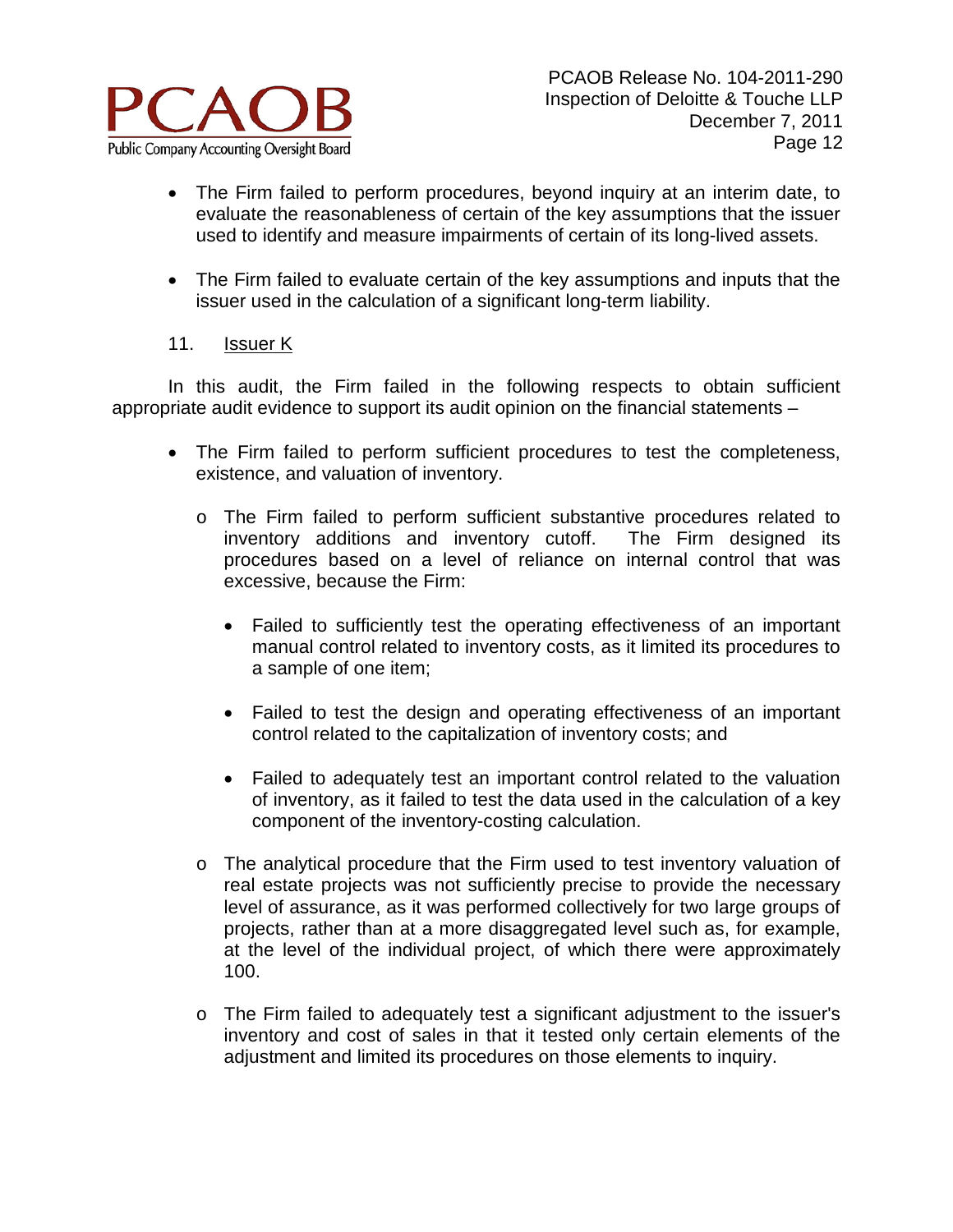

- o The Firm failed to adequately test the net realizable value of inventory, as its procedures were limited to inquiry of management.
- The Firm failed to sufficiently evaluate the appropriateness of the issuer's revenue and expense recognition related to customer incentive plans, in that it failed to evaluate whether the method the issuer used to recognize deferred revenue was representative of when revenue was earned, and it failed to test whether the issuer's deferral of certain costs was appropriate by evaluating whether they were incremental as a result of the plans.

#### 12. Issuer L

- The Firm failed to perform sufficient substantive procedures to test certain accounts receivable and revenue. Specifically, the Firm –
	- o Failed to sufficiently test the completeness and accuracy of the computergenerated information that it relied upon in its accounts receivable and revenue procedures, in that its testing was limited to reconciling the subledger to the general ledger and to selecting one item for testing, even though it had concluded that the issuer's ITGCs were ineffective; and
	- o Failed to test whether revenue was recognized in the appropriate period.
- The Firm failed to perform sufficient substantive procedures to test the existence, completeness, and valuation assertions related to significant amounts of inventory and cost of sales. Specifically, the Firm –
	- o Failed to test the completeness and accuracy of certain computergenerated information that it relied upon in certain of its inventory and cost of sales audit procedures;
	- o Failed to perform sufficient procedures to test the existence and completeness of certain inventory, because the Firm failed to select items to count from the issuer's computer-generated report of distributors' inventory and, in testing the issuer's cycle-counting procedures, selected only items from the issuer's count sheets for test-counting and selected only one day for testing, without a basis for doing so;
	- $\circ$  Failed (a) to evaluate the differences that it identified in its observations of inventory, beyond documenting its understanding of the issuer's process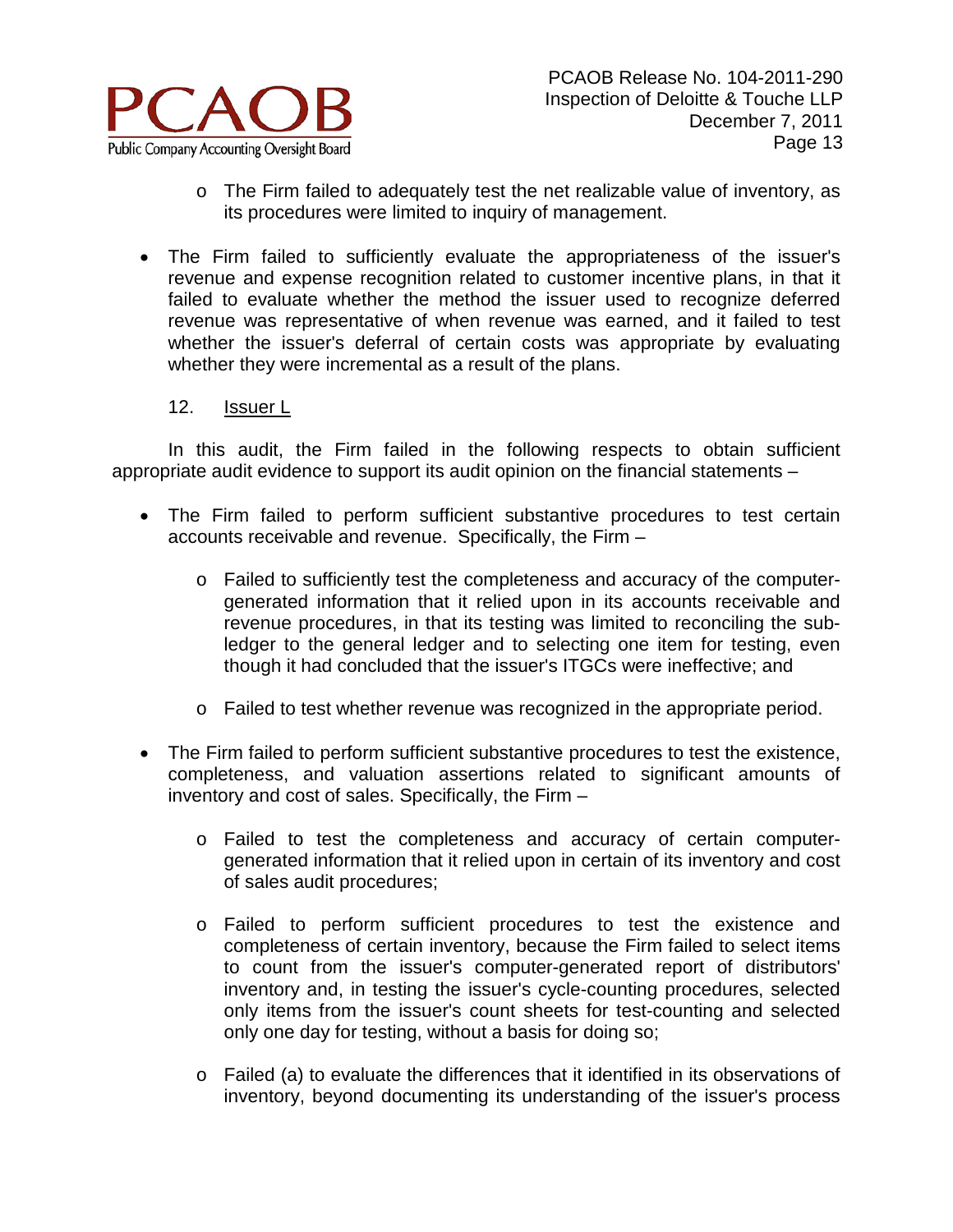

for dealing with such differences; (b) to extend its tests of the valuation of inventory as a result of the differences it identified during its price-testing of the inventory or to project the results to the entire population; and (c) to use a sample size for testing the inventory reserves that was commensurate with its risk assessment; and

- o Failed to perform sufficient procedures to extend to the year end the audit conclusions that it reached at the interim testing date (three months before year end), because the Firm limited its roll-forward procedures to comparing the net inventory balances at the interim date to those at the year end.
- The Firm failed to test the completeness and accuracy of the computergenerated information that it relied upon in its testing of the issuer's analyses of the potential impairment of goodwill and other indefinite-lived intangible assets.

## 13. Issuer M

In this audit, the Firm failed to perform sufficient procedures to evaluate the issuer's analysis of the possible impairment of goodwill for one reporting unit. Specifically, the Firm failed to evaluate the reasonableness of certain significant assumptions used in the issuer's discounted cash flow analysis, including projected improvements in gross margins and operating expense ratios, and certain cash flow adjustments. Further, the Firm failed to consider the implications of differences between the issuer's actual and previously projected revenue and income for the prior year. In addition, the Firm failed to evaluate the appropriateness of the issuer's decision to combine certain reporting units when evaluating whether an updated impairment test was required.

## 14. Issuer N

In this audit, the Firm failed to sufficiently test the valuation of the issuer's longlived assets. Specifically, the Firm failed to identify and address the inconsistency between the issuer's exclusion of the carrying value of certain assets from the asset group being tested for impairment and the issuer's inclusion, in its projected cash flows, of the cash flows associated with those assets. In addition, the Firm failed to evaluate whether the issuer's decision not to test certain other assets for impairment was appropriate, even though the issuer's initial analysis of those assets indicated that their projected cash flows might be less than their carrying values.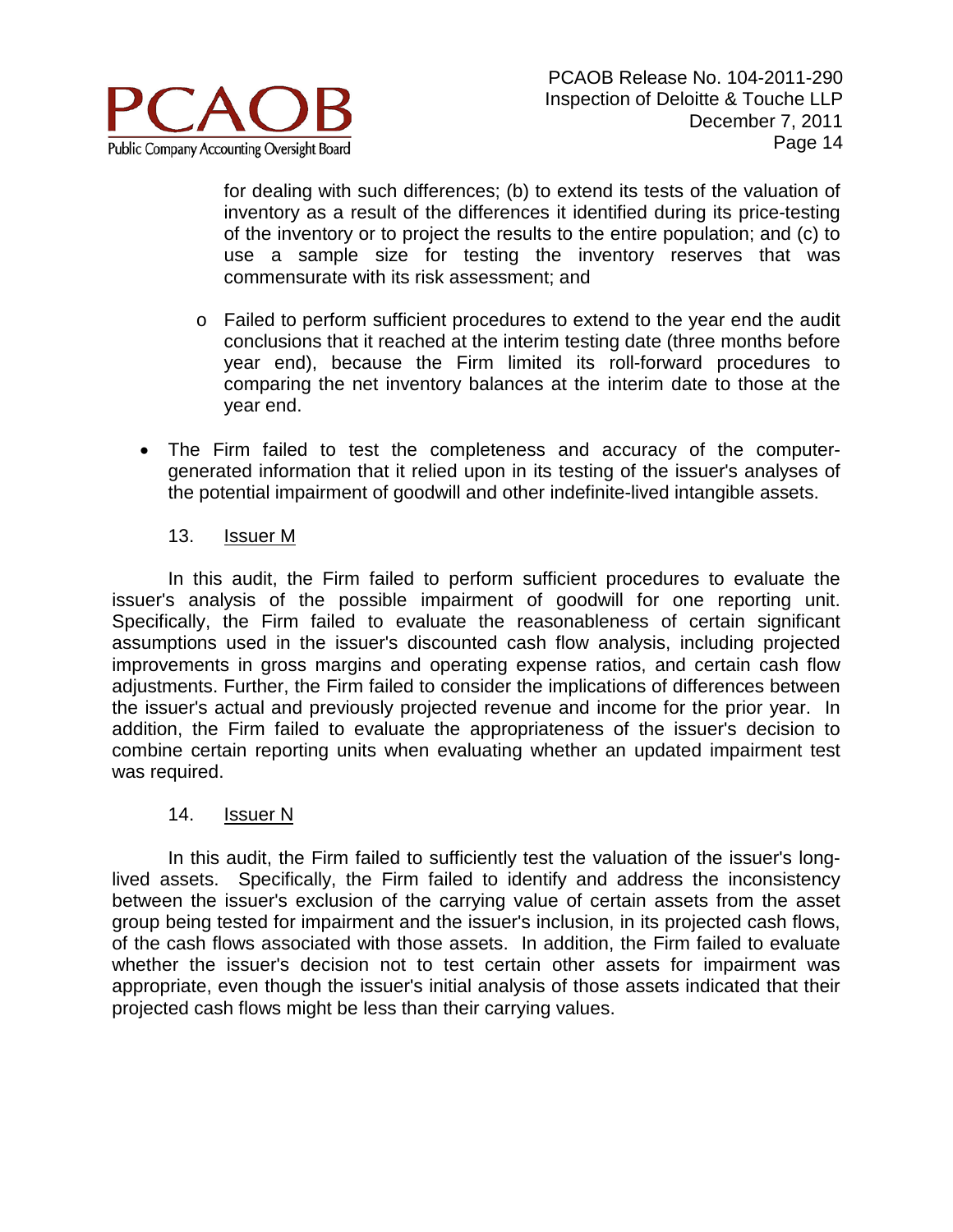

# 15. Issuer O

In this audit, the Firm failed to perform sufficient substantive procedures to test the valuation of goodwill, as it designed its procedures based on a level of reliance on internal control that was excessive. The Firm failed to sufficiently test the design and operating effectiveness of important controls that addressed the valuation of goodwill. Specifically, the Firm failed to test control activities related to the issuer's budget, which was used in the controls over the valuation of goodwill, and failed to test the completeness and accuracy of the information the issuer used to develop the budget. In addition, the Firm failed to obtain evidence to support its conclusion that certain controls within the financial reporting process on which it relied operated at a level of precision that would prevent or detect a material misstatement.

## 16. Issuer P

The Firm failed to perform sufficient procedures to test the valuation of certain long-lived assets. Specifically, the Firm –

- Failed to evaluate the assumptions the issuer used to identify potentially impaired stores;
- Failed to test the completeness of the store-level financial data that the issuer used to evaluate potentially impaired stores;
- Failed to adequately test key assumptions the issuer used in the cash flow projections prepared for potentially impaired stores, in that the Firm limited its procedures to inquiry of management, recalculation, and comparison of the projections to an internally generated operations statement that the Firm did not test beyond inquiry;
- Failed to identify and address the inconsistency between the issuer's exclusion of the carrying value of certain assets from the asset group being tested for impairment and its inclusion, in its projected cash flows, of the cash flows associated with those assets; and
- Failed to test, beyond inquiry, the design and operating effectiveness of controls over the evaluation of long-lived assets for impairment.

In addition, the Firm failed to perform sufficient substantive procedures to test restructuring charges, as it designed its procedures based on a level of reliance on internal control that was excessive. The Firm failed to adequately test the design and operating effectiveness of important controls that addressed the valuation of the issuer's restructuring reserve and related expenses. Specifically, there was no evidence in the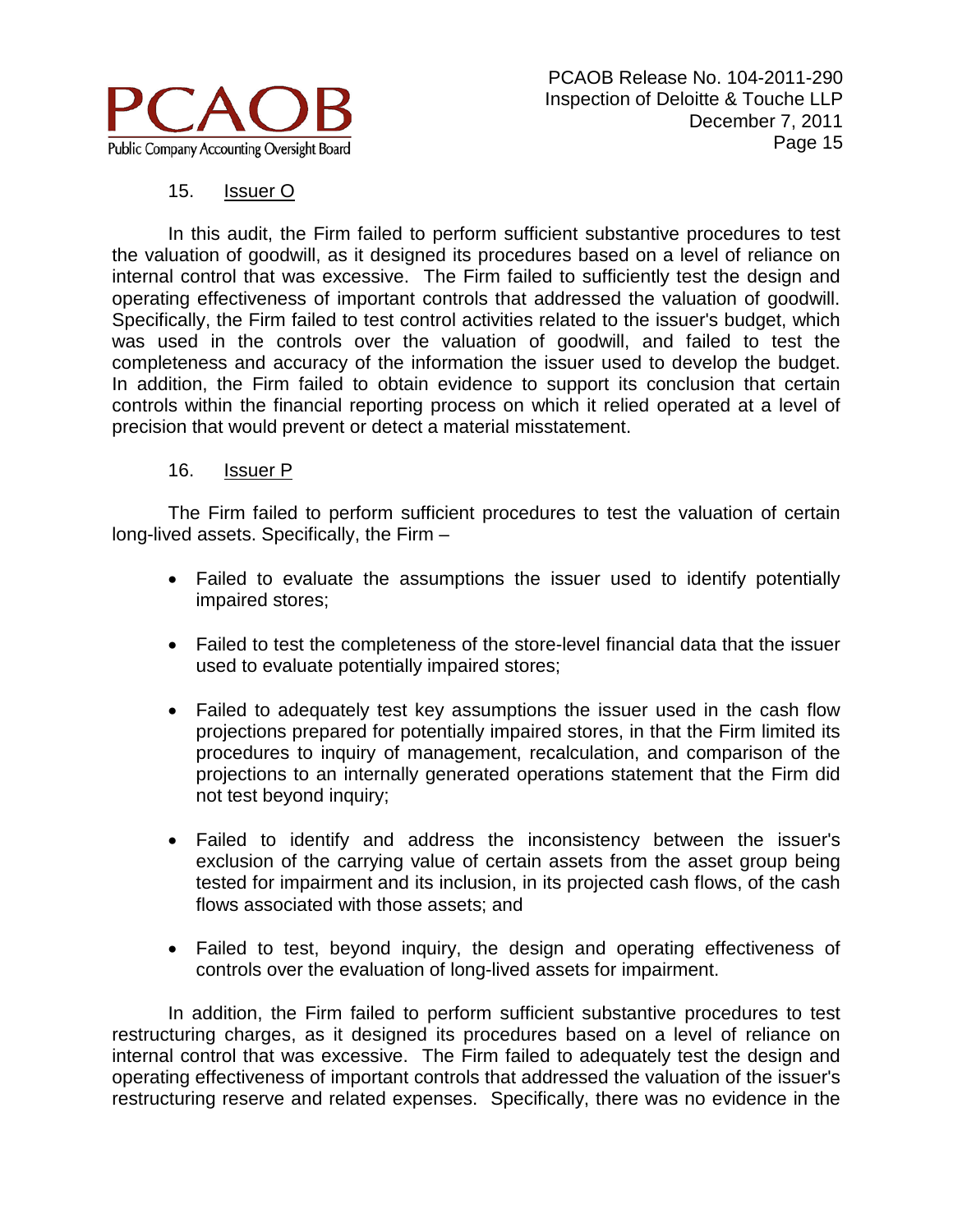

audit documentation, and no persuasive other evidence, that the Firm had performed procedures to test the controls beyond observing signatures on certain documents evidencing the issuer's review.

# 17. Issuer Q

To evaluate the possible impairment of certain of its long-lived assets, the issuer prepared an undiscounted cash flow analysis for the assets, using revenue growth-rate assumptions that were substantially above the rates the issuer had experienced in recent years. The Firm failed to sufficiently evaluate the revenue growth-rate assumptions, in that the Firm's procedures to test them were limited to inquiry and consideration of an industry report. Further, the Firm failed to sufficiently evaluate the issuer's conclusion that there were no impairment indicators for another long-lived asset, as the Firm's testing was limited to inquiry and a consideration of current-year cash flows, despite the fact that significant growth in cash flows over the current year (the initial year of the use of the asset) would be required over the life of the asset in order for its recorded value to be fully recoverable.

# 18. Issuer R

The Firm failed to perform sufficient procedures to test the valuation assertion for finite-lived intangible assets. Specifically, the Firm failed to evaluate the issuer's decision not to evaluate whether its finite-lived intangible assets were impaired, even though the issuer had identified triggering events that required the issuer's indefinitelived intangible assets to be tested for possible impairment. Further, the Firm failed to test the reasonableness of the remaining amortization period for the finite-lived intangible assets.

## 19. Issuer S

In this audit, the Firm failed to perform sufficient procedures to test revenue and cost of sales for a portion of the issuer's business. The Firm's testing of these accounts consisted of analytical procedures and tests of details. The Firm –

- Failed to sufficiently test the accuracy and completeness of the financial data that it used in performing the analytical procedures, in that its testing of the historical data was limited to inquiry;
- In its contract testing, failed to sufficiently test the issuer's contract costs, in that it failed to test the costs incurred to date, estimated costs to complete, and the completeness of the issuer's provision for loss contracts; and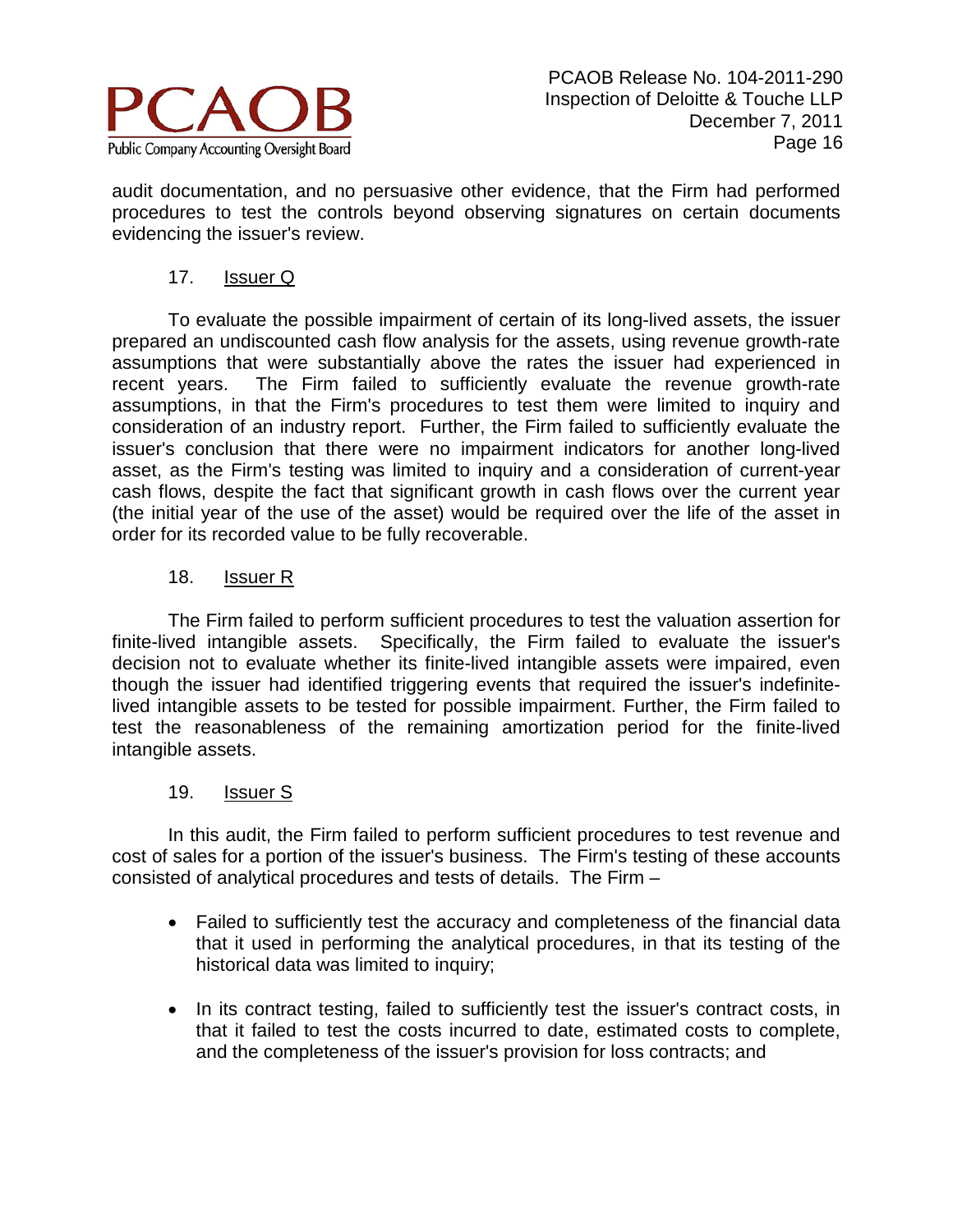

• Failed to test the completeness of certain billing and sales reports that it used to test contract revenues.

# 20. Issuer T

In this audit, the Firm failed to obtain sufficient appropriate audit evidence to support its opinion on the issuer's ICFR. During the year under audit, the issuer made permanent a change it had recently made in the design of an important control it used to evaluate its securities for OTTI. As a result of this change, the issuer based the impairment evaluation for more of these securities than it had previously on summary security data rather than a more thorough analysis of the relevant circumstances regarding the unrealized losses. For the year under audit, the securities that were exempted from the requirement for a more thorough analysis had unrealized losses that aggregate to approximately eight times the Firm's established materiality level. The Firm failed to sufficiently evaluate the effect of this change on the design effectiveness of the control, as the Firm failed to obtain sufficient information about the modified control (*e.g*., the severity, duration, or extent of unrealized losses for the securities for which more thorough analyses were no longer required) to determine whether the modified control operated with sufficient precision to prevent or detect misstatements that could be material to the financial statements.

# 21. Issuer U

In this audit, the Firm failed to sufficiently test the valuation of investments. Specifically, the Firm –

- Failed to obtain an understanding of the specific methods and assumptions underlying the fair value measurements obtained from pricing services and used in the Firm's testing of the fair value of the issuer's hard-to-value financial instruments; and
- Failed to test the valuation of certain investments included in the Firm's sample selection.

## 22. Issuer V

In this audit, the Firm failed to sufficiently test the allowance for loan losses. Specifically, the Firm failed to evaluate the reasonableness of certain of management's assumptions and to test certain inputs used in a number of complex models that the issuer had developed to calculate the allowance for loan losses. Further, the Firm failed to test the design and operation of certain key aspects of those models.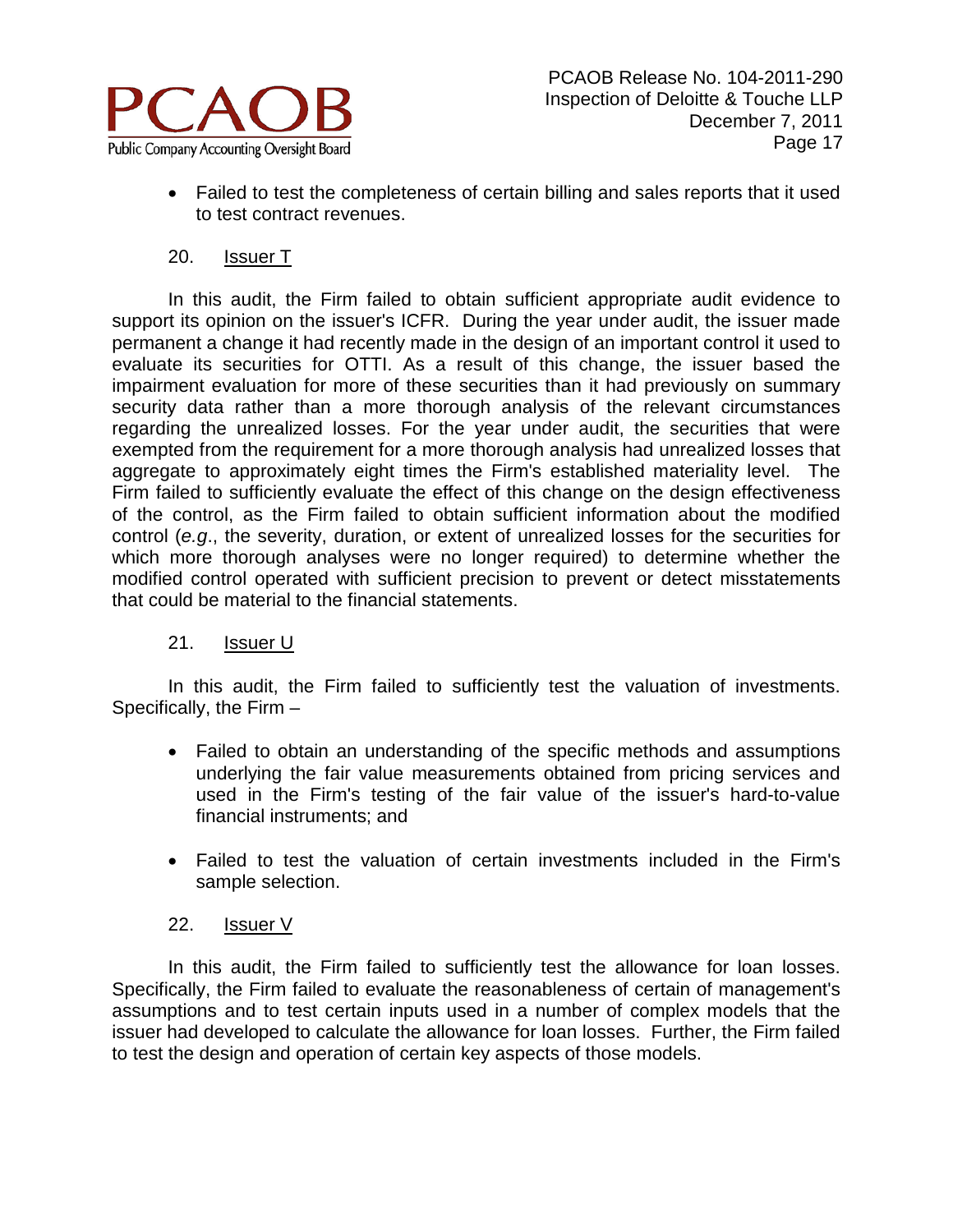

# 23. **Issuer W**

In this audit, the Firm failed to obtain sufficient appropriate audit evidence to support its audit opinions on the financial statements and on the effectiveness of the issuer's ICFR.

For the last three years, the Firm had excluded approximately 80 percent of the issuer's consolidated entities, frequently the same entities from year to year, from direct testing by the Firm, primarily on the basis that these locations were individually immaterial. Together, these entities were responsible for 32 percent of the issuer's net sales and assets. The Firm identified a pervasive risk of management override and a specific risk of the improper timing of revenue recognition for all locations.

The Firm determined that it could use the work of the issuer's internal audit ("IA") function with respect to testing application controls and process controls at certain of these locations, and that controls at other locations did not need to be tested. The Firm, however, failed to adequately assess the sufficiency of IA's procedures, and failed to adequately respond to the findings of these procedures, in the following respects:

- The Firm failed to perform any procedures beyond inquiry to update IA's tests of controls, which covered only some or all of the first half of the year, through the year end.
- The Firm failed to evaluate the effect the large number of control deficiencies that IA identified at the locations should have had on the Firm's risk assessments and related audit procedures. Several of the control deficiencies identified were in areas where the Firm had identified a higher risk of material misstatement.

In addition, the Firm failed to perform sufficient substantive procedures for those locations with respect to revenue and related costs, accounts receivable, and inventory. Specifically, in performing the analytical procedures that it used to test revenue for these locations (as well as locations at which the Firm performed testing), the Firm inappropriately relied on controls in establishing thresholds for investigation. In addition, the procedures were performed at the operating-segment level, which did not represent sufficient disaggregation to provide the Firm with the necessary level of assurance.

## 24. Issuer X

In this audit, the Firm failed to sufficiently test the valuation of certain deferred costs, in that it failed to test the completeness and/or accuracy of certain of the data contained in reports that the Firm used to perform substantive tests of, and tests of controls over, the valuation of those deferred costs.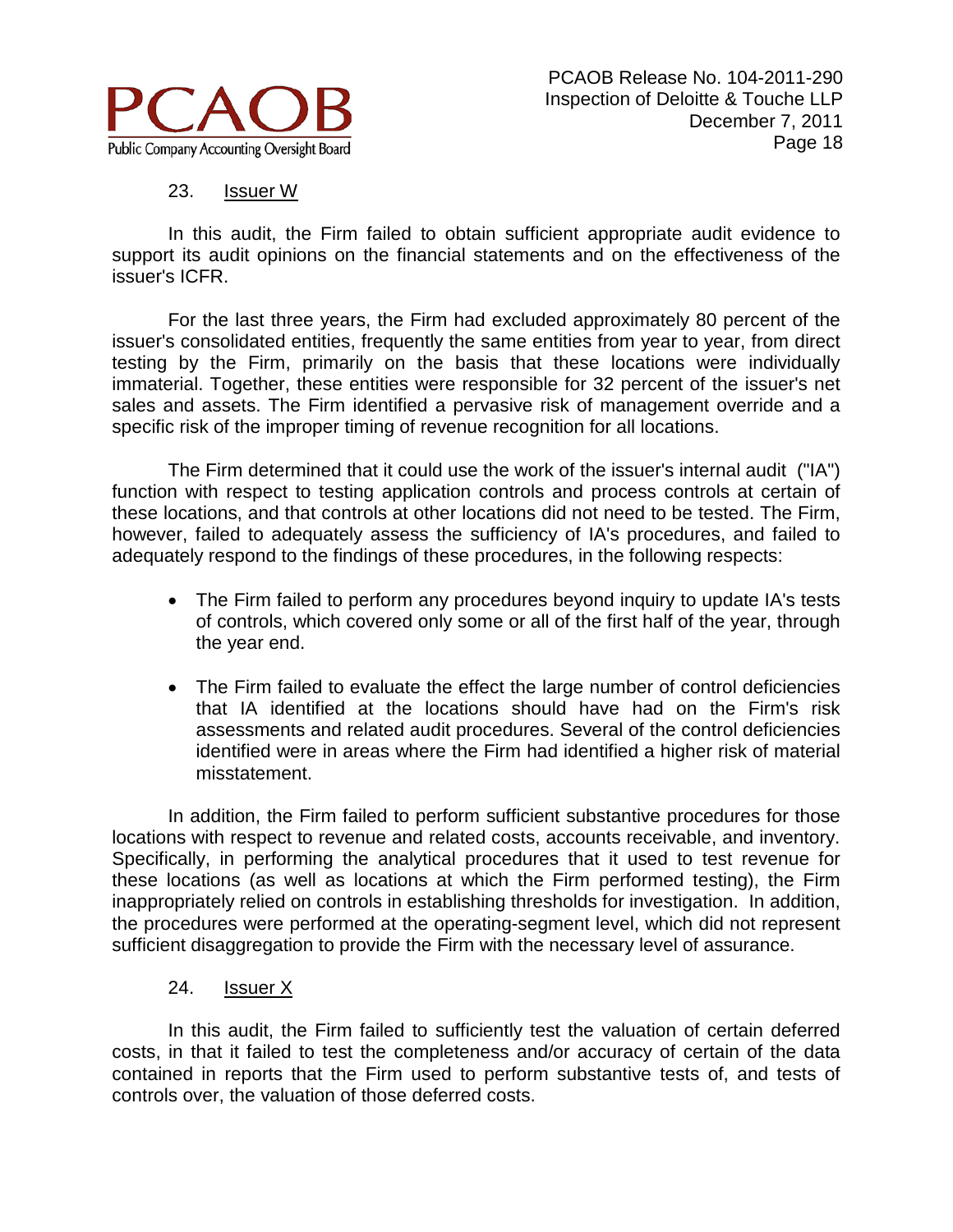

# 25. Issuer Y

In this audit, the Firm failed to perform sufficient procedures to test the accounting and disclosures regarding the issuer's defined benefit pension and other post-retirement benefit plans, as it designed its procedures based on a level of reliance on internal control that was excessive. Specifically, the Firm failed to identify and test any controls over the valuation of the pension plan assets and the completeness and accuracy of the participant data used to determine the accumulated benefit obligation of the plans.

## 26. Issuer Z

The Firm audited the financial statements of a subsidiary of the issuer based on instructions from a foreign affiliated firm. The Firm failed to obtain sufficient appropriate audit evidence to fulfill the objectives of its role in the audit. Specifically –

- The Firm failed to obtain an understanding of the specific methods and assumptions underlying the fair value measurements obtained from third parties and used in the Firm's testing of the fair value of the subsidiary's hard-to-value financial instruments.
- The Firm failed to perform sufficient procedures to evaluate the appropriateness of the subsidiary's fair value disclosures. Specifically, the Firm failed to test controls over the subsidiary's process for identifying the level for the subsidiary's securities within the fair value hierarchy set forth in FASB ASC Topic 820, *Fair Value Measurements and Disclosures*. The Firm also failed to perform sufficient substantive procedures to test the subsidiary's classification of securities within that hierarchy, as it failed to obtain an understanding of whether the significant inputs used to value the securities were observable or unobservable.

## B. Review of Quality Control System

In addition to evaluating the quality of the audit work performed on specific audits, the inspection included review of certain of the Firm's practices, policies, and procedures related to audit quality. This review addressed practices, policies, and procedures concerning audit performance and the following five areas (1) management structure and processes, including the tone at the top; (2) practices for partner management, including allocation of partner resources and partner evaluation, compensation, admission, and disciplinary actions; (3) policies and procedures for considering and addressing the risks involved in accepting and retaining clients, including the application of the Firm's risk-rating system; (4) processes related to the Firm's use of audit work that the Firm's foreign affiliates perform on the foreign operations of the Firm's U.S. issuer audit clients; and (5) the Firm's processes for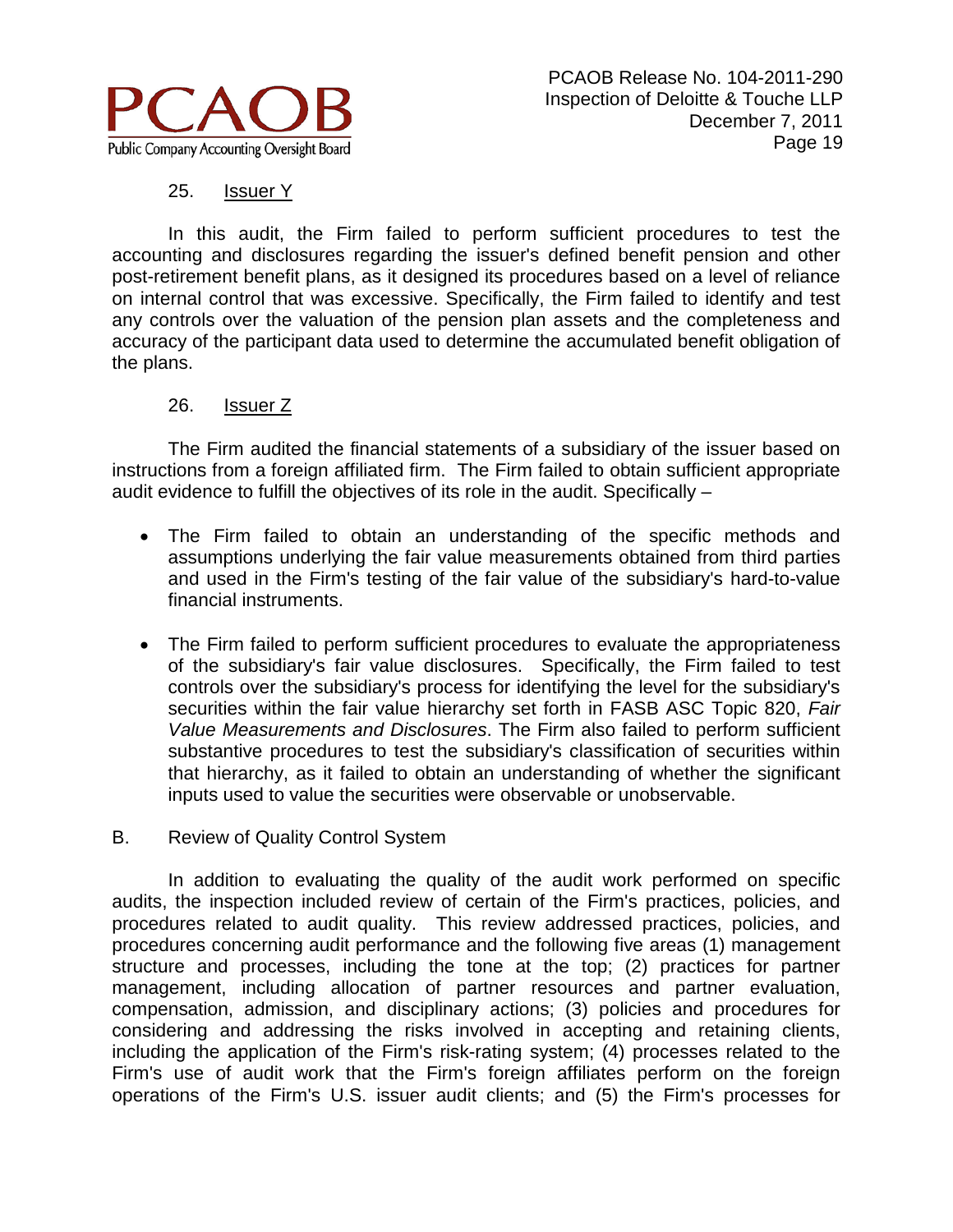

monitoring audit performance, including processes for identifying and assessing indicators of deficiencies in audit performance, independence policies and procedures, and processes for responding to weaknesses in quality control. Any defects in, or criticisms of, the Firm's quality control system are discussed in the nonpublic portion of this report and will remain nonpublic unless the Firm fails to address them to the Board's satisfaction within 12 months of the date of this report.

## END OF PART I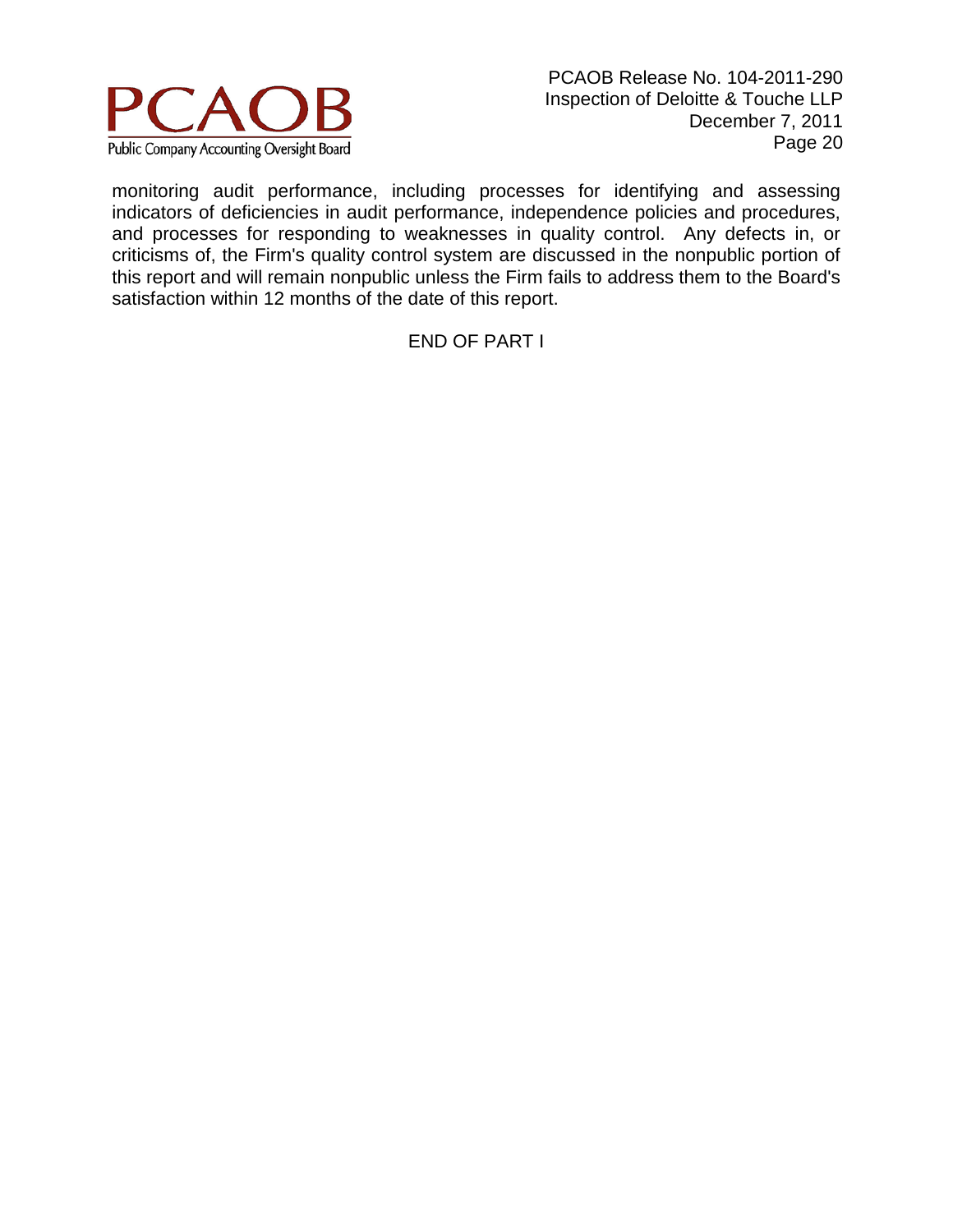

# PART II, PART III, APPENDIX A, AND APPENDIX B OF THIS REPORT ARE NONPUBLIC AND ARE OMITTED FROM THIS PUBLIC DOCUMENT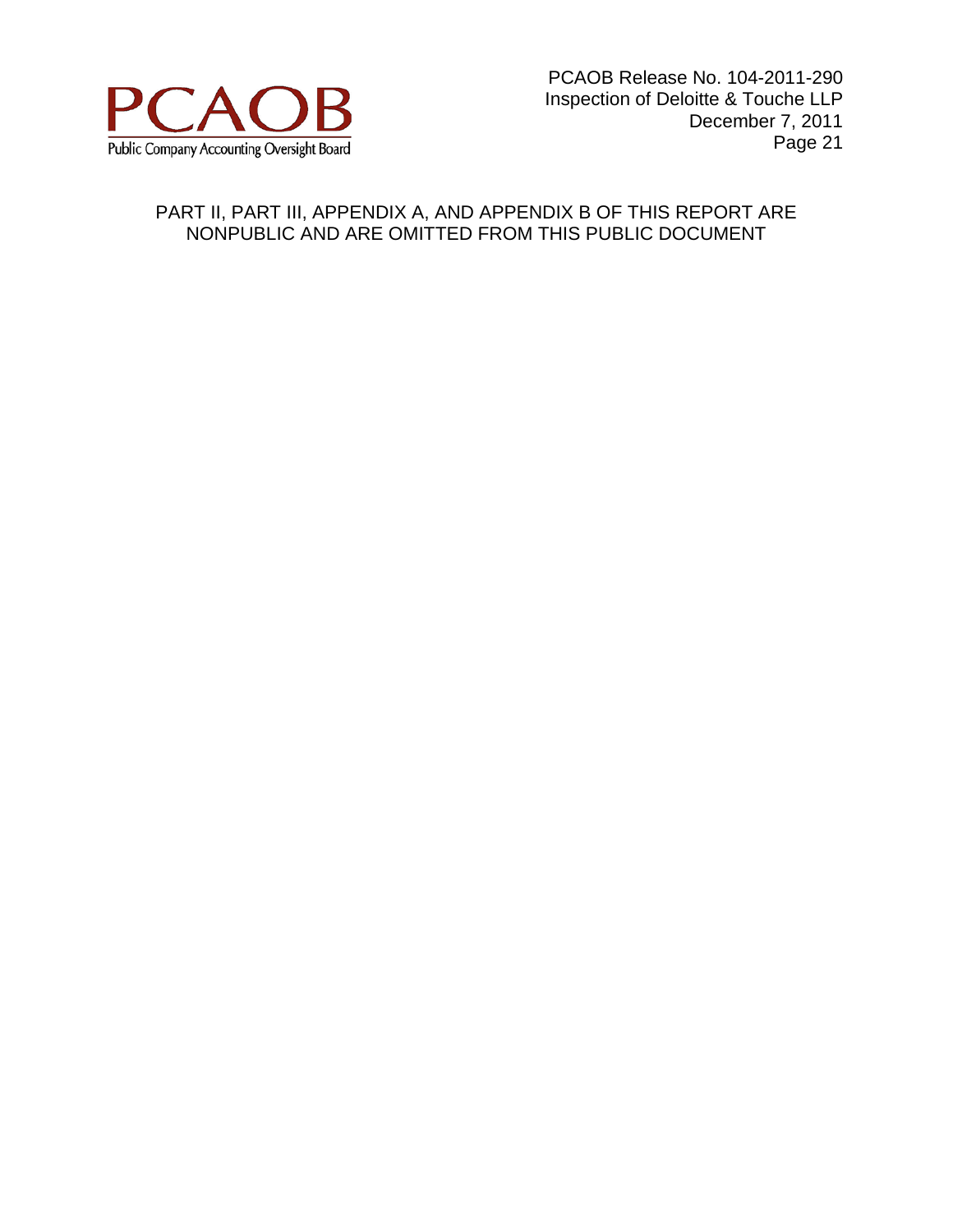

# **APPENDIX C**

#### **THE INSPECTION PROCESS FOR ANNUALLY INSPECTED FIRMS**

The inspection process is designed, and inspections are performed, to provide a basis for assessing the degree of compliance by a firm with applicable requirements related to auditing issuers. This appendix describes the inspection process for those annually inspected firms that have multiple practice offices and a national office structure. While this appendix describes the general inspection process applied in the 2010 inspections of these firms, the process was customized to each firm's inspection, bearing in mind the firm's structure, past inspection observations, observations during the course of the 2010 inspection, and other factors. Accordingly, procedures described in this Appendix, while generally applicable to annual inspections, may not have been applied, or may not have been applied fully, in the inspection of any individual firm, and additional procedures, not described in this appendix, may have been applied in the inspection of an individual firm.

The inspection process included reviews of aspects of selected issuer audits completed by the inspected firm. These reviews were intended both to identify deficiencies, if any, in those aspects of the audits and to determine whether those deficiencies indicated weaknesses or defects in the firm's system of quality control over audits. In addition, the inspection included reviews of policies and procedures related to certain quality control processes of the firm that could be expected to affect audit quality.

1. Review of Selected Audits

Inspections include reviews of aspects of selected audits of financial statements and ICFR. For each audit selected, the inspection team reviewed certain of the issuer's SEC filings. The inspection team selected certain aspects of the audits for review and inspected the engagement team's work papers and interviewed engagement personnel regarding those aspects. The inspection team also analyzed potential adjustments to the issuer's financial statements that were identified during the audit but not corrected. For certain selected engagements, the inspection team reviewed written communications between the firm and the issuer's audit committee and, for some engagements, the inspection team interviewed the chairperson of the issuer's audit committee.

When the inspection team identified a potential issue, it discussed the issue with members of the engagement team. If the inspection team was unable to resolve the issue through this discussion and any review of additional work papers or other documentation, the inspection team issued a comment form on the matter and the firm was allowed the opportunity to provide a written response to the comment form.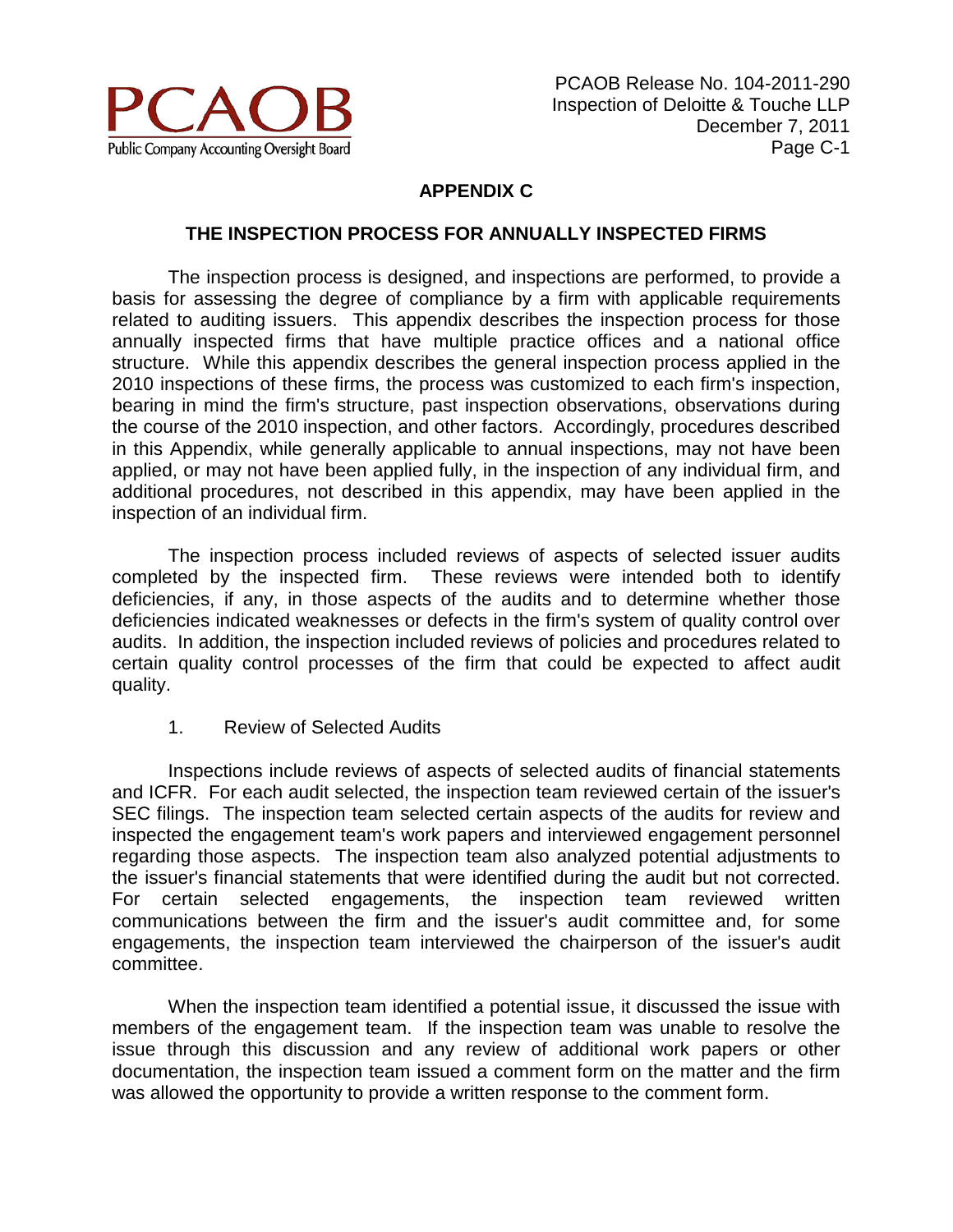

2. Review of Firm Management and Monitoring Processes Related to Audit Quality Control

The inspection team's review of a firm's system of quality control was intended to provide a basis for assessing whether that system was appropriately designed and implemented to achieve the goal of conducting audits that are in compliance with applicable standards. This review included an evaluation of the firm's ability to respond effectively to indications of possible defects in its system of quality control.

> a. Review of Management Structure and Processes, Including the Tone at the Top

Procedures in this area were designed to focus on (a) how the firm's management is structured and operates the firm's business, and the implications that the management structure and processes have on audit performance, and (b) whether actions and communications by the firm's leadership  $-$  the "tone at the top"  $$ demonstrate a commitment to audit quality. The inspection team interviewed members of the firm's leadership to obtain an understanding of any significant changes in the firm's approach to, and processes for, its management, including the mechanisms, formal or informal, that assess, monitor, or affect audit performance. The inspection team also reviewed significant management reports and documents, as well as information regarding financial metrics and the budget and goal setting processes that the firm uses to plan for, and evaluate the success of, its business.

> b. Review of Practices for Partner Management, Including Allocation of Partner Resources and Partner Evaluation, Compensation, Admission, and Disciplinary Actions

Procedures in this area were designed to focus on (a) whether the firm's processes related to partner evaluation, compensation, admission, termination, and disciplinary actions could be expected to encourage an appropriate emphasis on audit quality and technical competence, as compared to marketing or other activities of the firm; (b) the firm's processes for allocating its partner resources; and (c) the accountability and responsibilities of the different levels of firm management with respect to partner management. The inspection team interviewed members of the firm's management and also reviewed documentation related to certain of these topics. In addition, the inspection team's interviews of audit partners included questions regarding their responsibilities and allocation of time and the interviews of firm management included the performance of partners being inspected, the evaluation and compensation process, any disciplinary actions, and any situations where a client requested a change in the lead audit partner. In addition, the inspection team reviewed a sample of partners' personnel files, including files of partners who resigned or took early retirement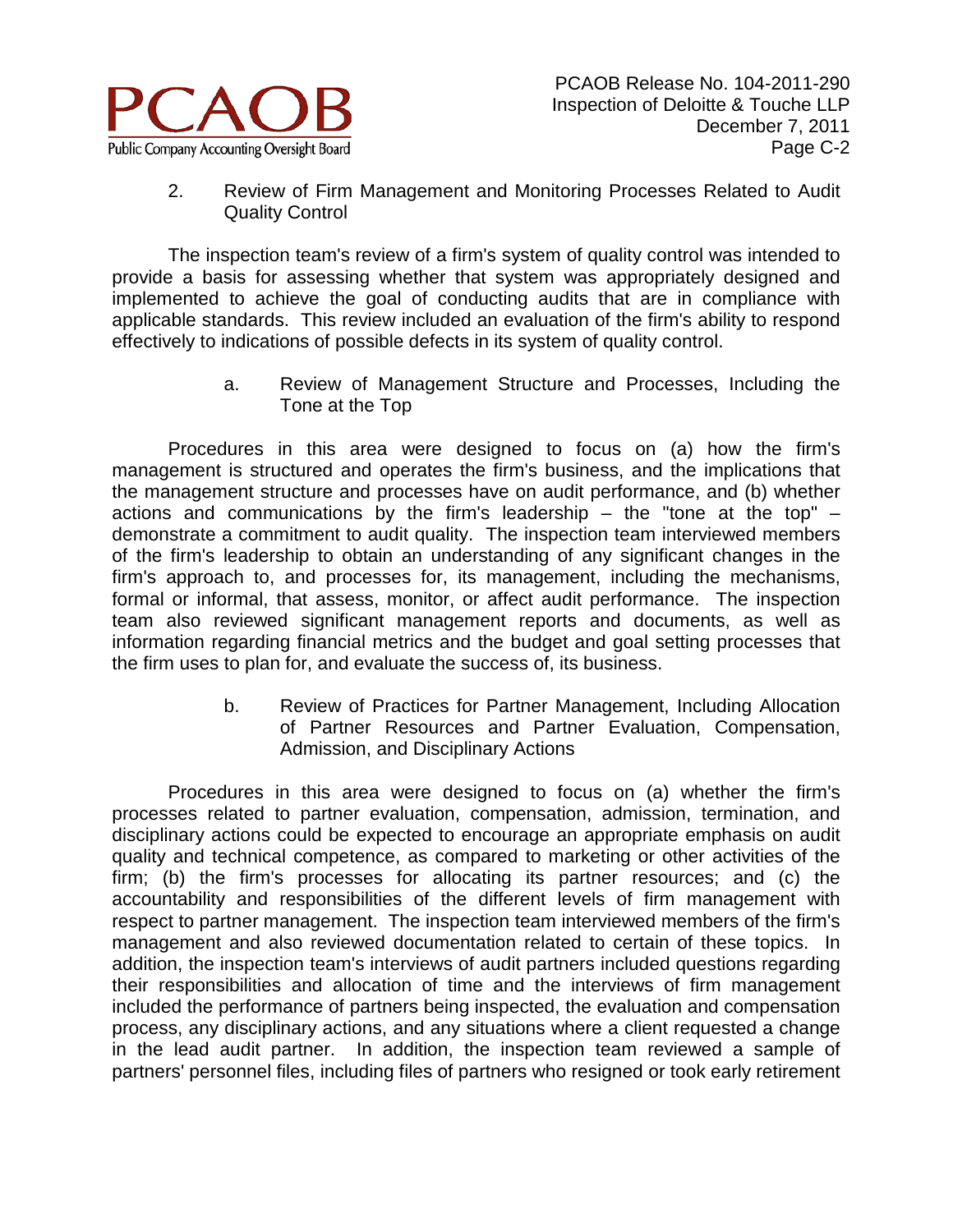

and partners who had significant negative inspection results from recent internal and PCAOB inspections.

> c. Review of Policies and Procedures for Considering and Addressing the Risks Involved in Accepting and Retaining Clients, Including the Application of the Firm's Risk-Rating System

The inspection team selected certain issuer audits to (a) evaluate compliance with the firm's policies and procedures for identifying and assessing the risks involved in accepting or continuing the client and (b) observe whether the audit procedures were responsive to the risks identified during the process.

> d. Review of Processes Related to the Firm's Use of Audit Work that the Firm's Foreign Affiliates Perform on the Foreign Operations of the Firm's U.S. Issuer Audit Clients

The inspection team reviewed the firm's policies and procedures related to its supervision and control of work performed by foreign affiliates on the operations of U.S. issuer clients, reviewed available information relating to the most recent foreign affiliated firms' internal inspections, interviewed members of the firm's leadership, and reviewed the U.S. engagement teams' supervision and control procedures concerning the audit work that the firm's foreign affiliates performed on a sample of audits. In some cases, the inspection team also reviewed, on a limited basis, certain of the audit work performed by the firm's foreign affiliates on the foreign operations of U.S. issuer clients.

- e. Review of the Firm's Processes for Monitoring Audit Performance, Including Processes for Identifying and Assessing Indicators of Deficiencies in Audit Performance, Independence Policies and Procedures, and Processes for Responding to Weaknesses in Quality Control
	- (i) Review of Processes for Identifying and Assessing Indicators of Deficiencies in Audit Performance

Procedures in this area were designed to identify and assess the monitoring processes that the firm uses to monitor audit quality for individual engagements and for the firm as a whole. The inspection team interviewed members of the firm's management and reviewed documents regarding how the firm identifies, evaluates, and responds to possible indicators of deficiencies in audit performance, including internal inspection findings, PCAOB inspection observations, restatements, and litigation. In addition, the inspection team reviewed documents related to the design, operation, and evaluation of findings of the firm's internal inspection program. The inspection team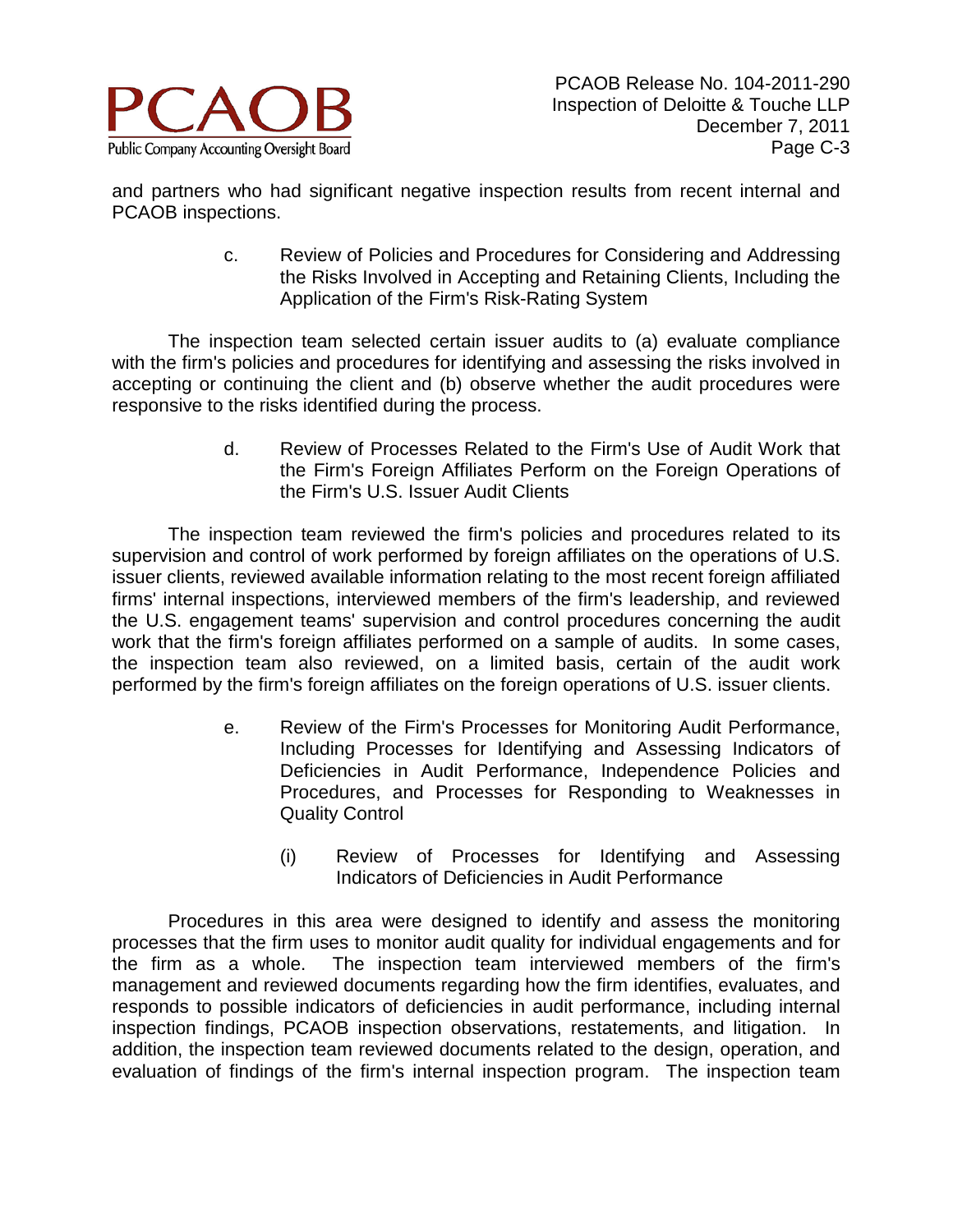

also reviewed certain audits that the firm had inspected and compared its results to those from the internal inspection.

(ii) Review of Response to Weaknesses in Quality Control

The inspection team reviewed steps the firm has taken in the past several years to address possible quality control deficiencies. The inspection team then assessed the design and evaluated the effectiveness of the processes identified. In addition, the inspection team conducted focused inspections of audits of certain issuers whose audits had been reviewed during previous PCAOB inspections of the firm to ascertain whether the audit procedures in areas with previous deficiencies had been improved.

> (iii) Review of Certain Other Policies and Procedures Related to Monitoring Audit Quality

The inspection team assessed policies, procedures, and guidance related to aspects of the firm's independence requirements and its consultation processes and the firm's compliance with them. In addition, the inspection team reviewed documents, including certain newly issued policies and procedures, and interviewed firm management to consider the firm's methods for developing audit policies, procedures, and methodologies, including internal guidance and training materials.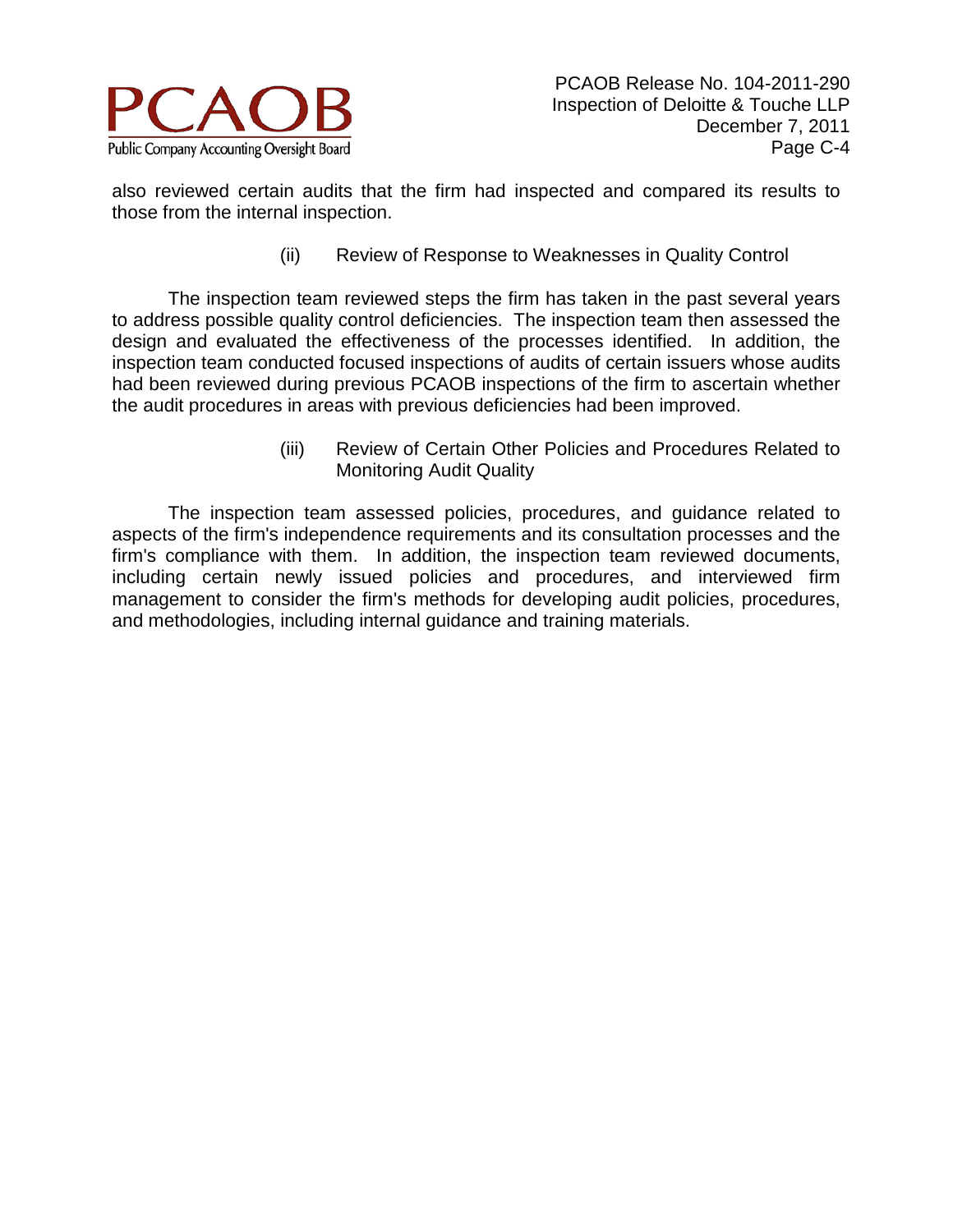

# **APPENDIX D**

# **RESPONSE OF THE FIRM TO DRAFT INSPECTION REPORT**

Pursuant to section 104(f) of the Act, 15 U.S.C. § 7214(f), and PCAOB Rule 4007(a), the Firm provided a written response to a draft of this report. Pursuant to section 104(f) of the Act and PCAOB Rule 4007(b), the Firm's response, minus any portion granted confidential treatment, is attached hereto and made part of this final inspection report.<sup>[9/](#page-27-0)</sup>

<span id="page-27-0"></span> $\frac{9}{2}$  In any version of an inspection report that the Board makes publicly available, any portions of a firm's response that address nonpublic portions of the report are omitted. In some cases, the result may be that none of a firm's response is made publicly available.